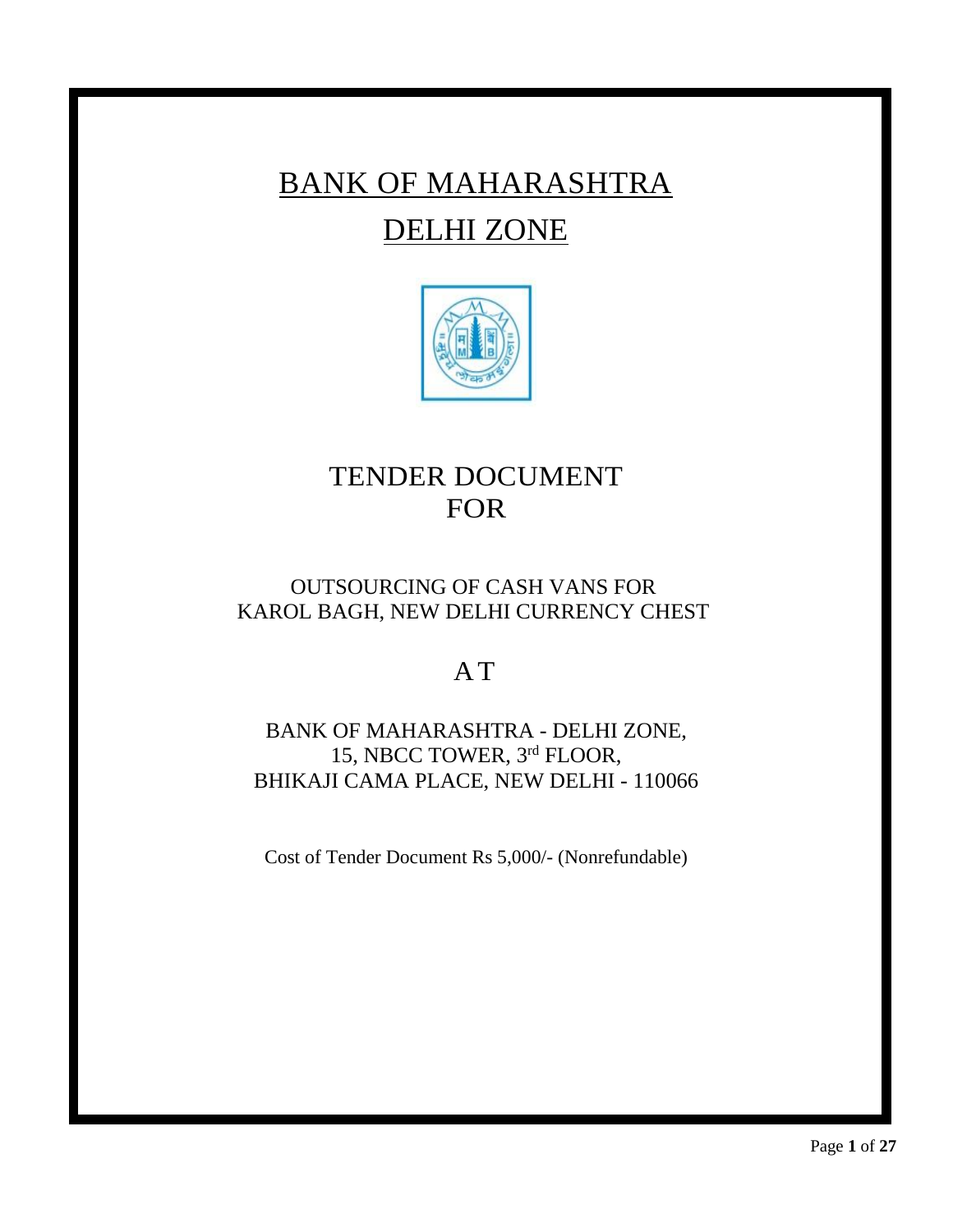**बैंक ऑफ महाराष्ट्र**, **दिल्ली आंचललक कार्ाालर्**, **15एन बी सी सी टॉवर ,तीसरी मंजिल भीकािी कामा प्लेस**, **नई दिल्ली**-**110066**



**BANK OF MAHARASHTRA, DELHI ZONAL OFFICE, 15, NBCC TOWERS, 3rd FLOOR, BHIKAJI CAMA PLACE, NEW DELHI - 110066**

**फोन** PHONE **26164817**, **26197 7 69फै क्स** AX **26171554 )011(** e-mail: premises\_del@mahabank.co.in

**AX26**/ CC Delhi /Sec/Cash Van/2017-18

## **OUTSOURCING OF CASH VANS FOR BANK OF MAHARASHTRA, DELHI ZONE**

1. Bank of Maharashtra, Delhi Zone intends to outsource 02 (Two) or more cash vans for the Karol Bagh, New Delhi, Currency chest. For this purpose we intend to solicit Technical / Price bids from prospective service providers on or before 13.09.2017 by 5.00 PM. Time & Date for opening of bids will be communicated separately (kindly mention contact numbers & email ids on the envelope for this purpose).

2. The RFP documents can be downloaded from Bank's website [www.bankofmaharashtra.in](http://www.bankofmaharashtra.in/) or alternatively can be obtained from **Bank of Maharashtra, Delhi Zone, Security Department, 15, NBCC Building , 3rd Floor, Bhikaji Cama Place, New Delhi -110066** on payment of Rs.5,000/- ( Nonrefundable) by way of Demand Draft / Pay Order favoring Bank of Maharashtra Zonal Office, payable at Delhi. RFPs downloaded from website shall accompany the Pay Order / Demand Draft along with the Technical Bid.

| Last date for submission of RFPs   | 13.09.2017 up to 5.00 P.M.   |
|------------------------------------|------------------------------|
| Opening of RFPs (Technical Offers) | Will be informed separately. |
| Opening of Financial Bid           | Will be informed separately. |
| Cost of RFP                        | Rs.5,000.00                  |

3. No brokers/intermediaries shall be entertained. The Bank reserves the right to reject any / all applications without assigning any reasons whatsoever. The required specifications are enclosed as Annexure I to VIII of this letter.

4. In case prospective service providers are fulfilling the above specifications, they may submit their Technical and Financial Bids (strictly in the format enclosed at Annexure I to VII) in two separate sealed envelopes so as to reach us latest on 13.09.2017 by 5.00 PM. The envelope should be marked as "TECHNICAL BID / FINANCIAL BID FOR OUTSOURCING OF CASH VANS, BANK OF MAHARSHATRA, DELHI ZONE" on its top and forwarded to the address mentioned at Para 2.

5. Offers from firms not having their own office in Delhi / NCR will not be considered. All conditions and parameters will be evaluated with reference to the firms submitting the tenders. The Bank reserves the right to reject any / all applications without assigning any reason whatsoever and also to confirm authenticity of the facts submitted by the bidders.

Deputy Zonal Manager, Delhi Zone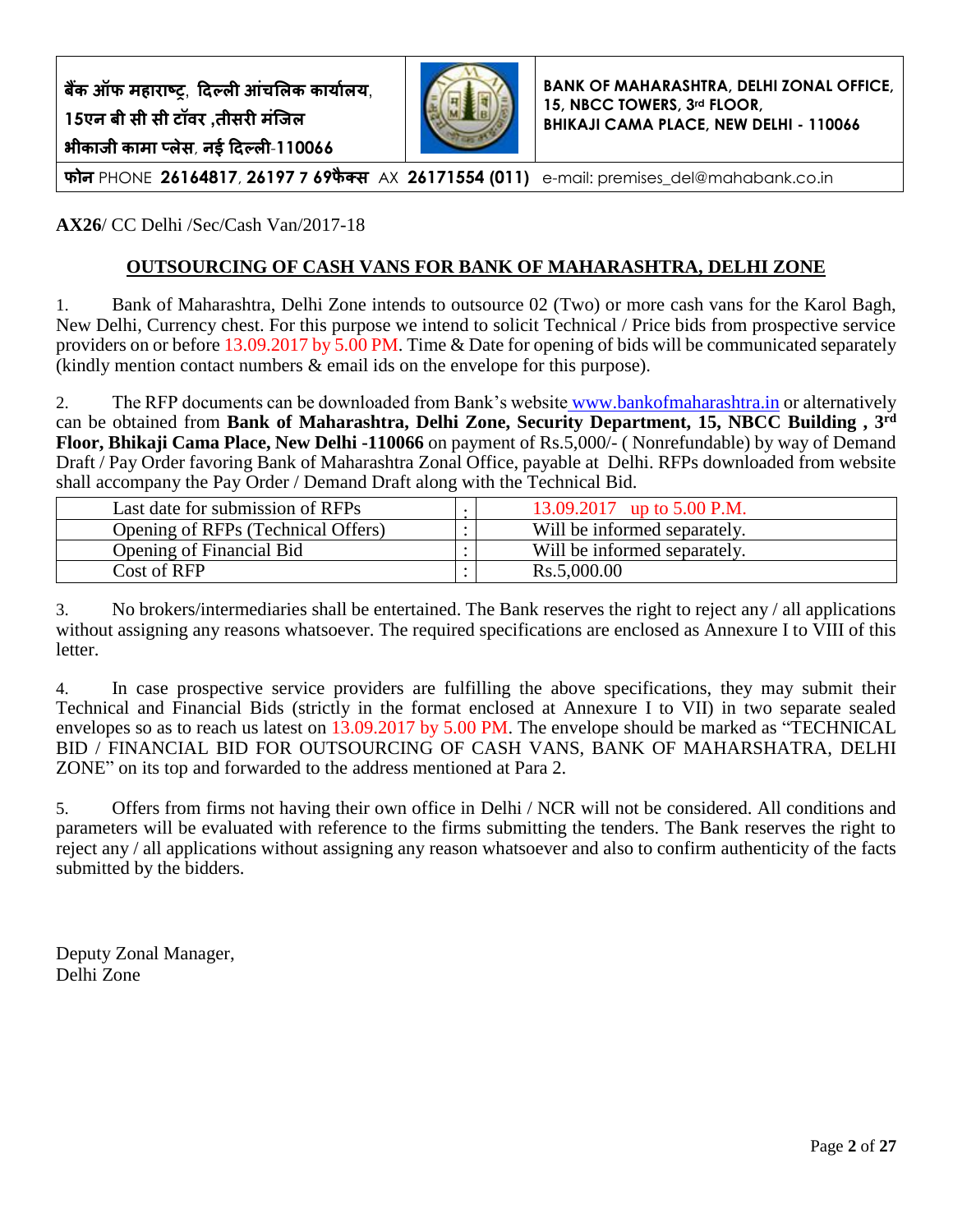## **OFFER FOR OUTSOURCING OF CASH VANS**

## **TERMS & CONDITIONS**

#### **1. Scope of Work.**

Bank of Maharashtra, Delhi Zone intends to outsource 02 (Two) cash vans facility at Karol Bagh, New Delhi Currency Chest. The services will be required for providing/ receiving cash from various branches located in Delhi & NCR to/from the currency chest / branches. The quantity of cash vans mentioned above is only tentative and the actual number may increase or decrease depending upon the requirements of the Bank during the period of empanelment / contract i.e. three years. The decision of the Bank in this regard will be final.

#### **2. Terms of Execution of Work.**

The services of cash vans would begin within a period of 90 days commencing from the  $7<sup>th</sup>$  day of acceptance of the work order issued by the Bank. Any delay in services of the cash vans over the stipulated period will attract penalty of 1% of the contract value per week subject to maximum of 4% of the contract value.

Bank reserves its right to recover these amounts by any mode such as adjusting from any payments to be made by the Bank to the service provider. Part of week will be treated as a week for this purpose. However, the Bank may condone the liquidity damages for delay of less than a week. The decision to further continue/ discontinue the contract with the service provider lies fully with the Bank.

#### **3. Eligibility Criteria for Short-Listing.**

3.1 For empanelment or short listing of Service Provider the following criteria shall be applied. For this purpose the service provider shall submit proof documents along with the Tender and those service providers not conforming to any of these parameters will not qualify for empanelment or short listing:

- (a) Service Provider should be either registered companies or registered partnership firms reputed for providing Cash Van services.
- (b) Service Provider should have credible Supervisory Infrastructure.
- (c) Service Provider should have Income Tax PAN and the latest Clearance Certificate.
- (d) Service Provider should have Audited Balance Sheets and Profit & Loss Accounts for the past three years and the average turnover of the Service Provider in the last three years should not be less than two crore rupees.
- (e) Service Provider should have Registration under Shops & Establishments Act.
- (f) Service Provider should have a valid certificate from ESI Corporation.
- (g) Service Provider should have a valid certificate under EPF & Misc. Provisions Act 1952.
- (h) Service Provider should have documents proving compliance of Minimum Wages Act 1948 and other Labor laws and rules.
- (i) Service Provider must have an office in Delhi / NCR, with telephone & fax and manned during the office hours.
- (j) Service Provider should have been in the business of providing Cash van services at least for the last three years in PSU's Banks.
- (k) Service Provider should furnish three Reference Sites and on request by the Bank the Referees should testify about the performance of the Service Provider to the Bank's satisfaction.
- (l) Service Provider should have minimum 08 Cash Van services. (Attach proof)
- (m) Service Provider should submit solvency certificate of Rs 10,00,000/- (Rupees Ten lacs only.)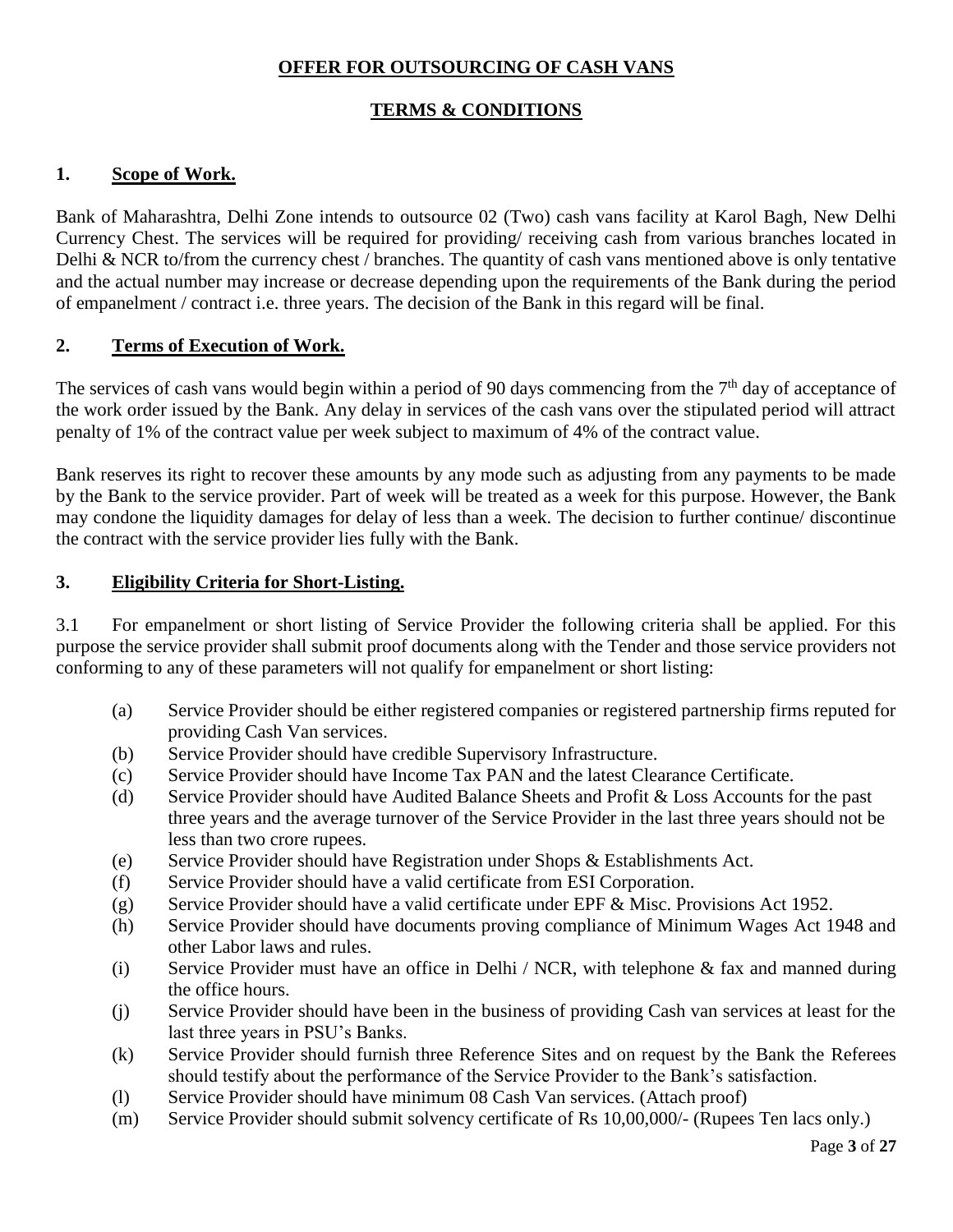- (n) Service provider should have ISO 9001-2008 certification.
- (o) The agency should have undertaken the process of Police verification of all the staff and the same will be confirmed/cross checked by the Zonal office for genuineness.
- (p) The driver of the vehicle should be a reliable driver in possession of valid driving license.
- (q) The agency should provide communication system for the cash van. The vehicle should be fitted with GPS and CCTV systems and the monitoring should be undertaken on a continuous basis.
- (r) The agency should fully indemnify the bank against any loss.
- (s) Statutory norms like Minimum wages act; work man compensation act, EPF, ESIC & Third party insurance and insurance cover for their staff and property should be ensured by the agency. Any other requirement made mandatory by the Bank/Govt. machinery should be complied by the agency.
- (t) The staff should have undergone training and a certificate of the same to be submitted to the bank.
- (u) Mental and physical fitness of the staff should be certified by a Bank approved/Govt. doctor/Civil Surgeon.
- (v) The cash van should be mechanically fit for cash van duty. Vehicle older than 3 years should not be permitted for use. The agency should have tied up with company authorised workshops / garages for regular vehicle maintenance.
- (w) The modification of the cash van should be in line with the specification laid down by the Bank.
- (x) The service provider should provide the Driver along with the cash van:
- (y) The vehicle should have all mandatory security equipment fittings such as alarm system, fire extinguishers, CCTV cameras with backup, GPS monitoring systems etc.
- (z) The cash van should have RTO passing and valid registration for commercial activity.
- (aa) The service provider should comply with all the laws applicable to Union, State and local laws, ordinance, regulations and codes.
- (ab) Fidelity Insurance of agency staff should be furnished to the bank.
- (ac) Service provider should have GST Registration (not in composition scheme).
- 3.2 Service Provider should furnish details about their firm as per profile at (Annexure II).
- 3.3 Agencies, which do not comply with the statutory requirements need not apply.

3.4 In case, bank do not receive the requisite number of tenders or if requisite number of offers do not qualify technically, the bank reserves the right to finalized the tenders from available technically qualified offers or go for re-tendering. In this regard, bank's decision will be final & binding, no objections from any agency will be entertained in this regard.

#### **4. Locations to be Covered.**

The services will be required for providing / receiving cash to / from currency Chest / various branches located in Delhi / NCR / areas under jurisdiction of Delhi Zonal Office.

## **5. Two Part Offer.**

The offer will be in two parts; **Technical Offer and Commercial Offer**. Both the parts must be submitted at the same time but in separate sealed covers, giving full particulars, addressed to the Bank of Maharashtra, Delhi Zone and duly super-scribed on each envelope **"Technical Bid for Outsourcing of Cash Vans"** and **"Financial Bid for Outsourcing of Cash Vans"** on or before 13.09.2017 at 5.00 p.m.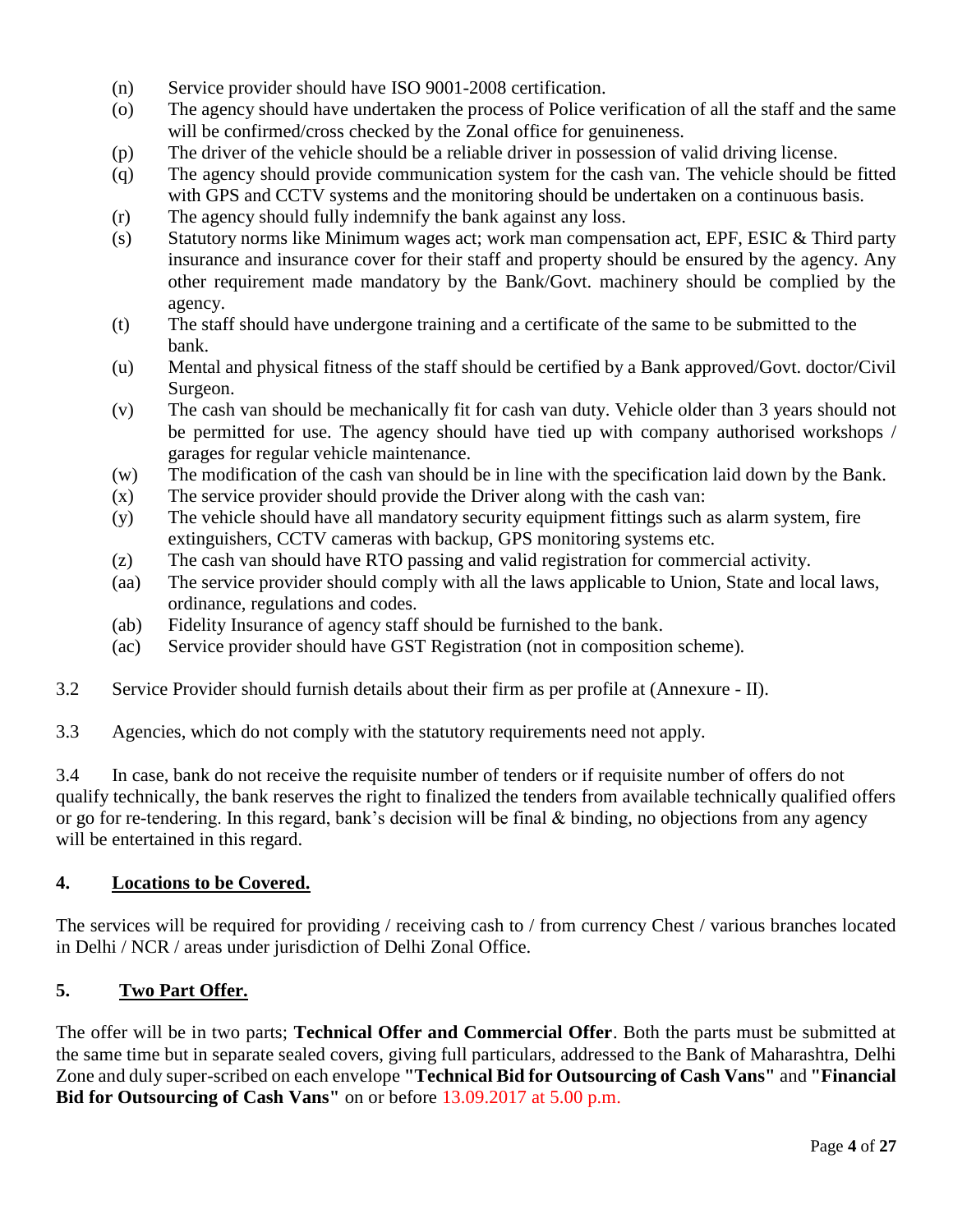## 6. **Earnest Money Deposit.**

Earnest Money Deposit of Rs.50,000/- (Rupees Fifty thousand only), in the form of a demand draft/pay order issued by a scheduled commercial bank favoring Bank of Maharashtra, payable at Delhi must be submitted along with the Techno-commercial Offer. Offers not accompanied with Earnest Money Deposit of Rs.50,000/- will not be accepted. This amount will be forfeited if, having been selected by the Bank for the job, the offerer refuses to accept deployment order or having accepted the deployment order, fails to carry out his obligations mentioned therein. Bank Guarantee in lieu of Earnest Money Deposit will not be accepted. No interest will be payable on the Earnest Money Deposit. The Earnest Money Deposit will be refunded to the unsuccessful offerer. The Earnest money paid by the successful offerer will be kept with the bank for the duration of empanelment.

## **7. Validity Period of the Offer.**

The offer will be valid for a period of 90 days from the last date (13.09.2017) of submission of the tenders.

## **8. Technical Offer (TO)**

The Techno-commercial Offer (TO) should be complete in all respects and contain all information asked for in this document. It should not contain any price information. (If price information is given in TO, it will be rejected). The Techno-commercial Offer should comprise of the following:

- 8.1 Covering letter on the prescribed format (Annexure-I).
- 8.2 Pay Order for Rs.5000, i.e., Cost of RFP Forms, if downloaded from Bank's website.
- 8.3 Earnest Money Deposit of Rs.50,000/- in the form of a demand draft / pay order issued by a scheduled commercial bank favoring Bank of Maharashtra, payable at Delhi.
- 8.4 All the annexures of this RFP, other than Financial Bid (Annexure III).

## **9. Price Composition.**

The Price Bid should contain all relevant rates and charges and the rates should be quoted in Indian Rupees only, inclusive of following for one cash van in the format at Annexure III:

(a) Cost of the cash van along with the driver for 3600 Kms per month for Mahindra Maxi Truck/ Bolero type of vehicles.

(b) Cost of additional kilometers running on per day basis.

The Price Bid should not contradict the TO in any manner.

9.1 Monthly Rates applicable on the date of issue of this tender should be quoted.

9.2 Bank will inform the time & date of opening of Technical Bids through telephone / email / post. Authorized representatives may be present at the time of opening of Technical Bids. The bank will shortlist vendors, who satisfy commercial and other requirements laid down in the document.

The Price Bids of only the short listed vendors will be opened in the presence of their authorised representatives.

#### **10. No Erasures or Alterations.**

Technical / Commercial details must be completely filled up. The corrections or alterations, if any, should be authenticated. In the case of the corrections / alteration are not properly authenticated, the offer will be rejected.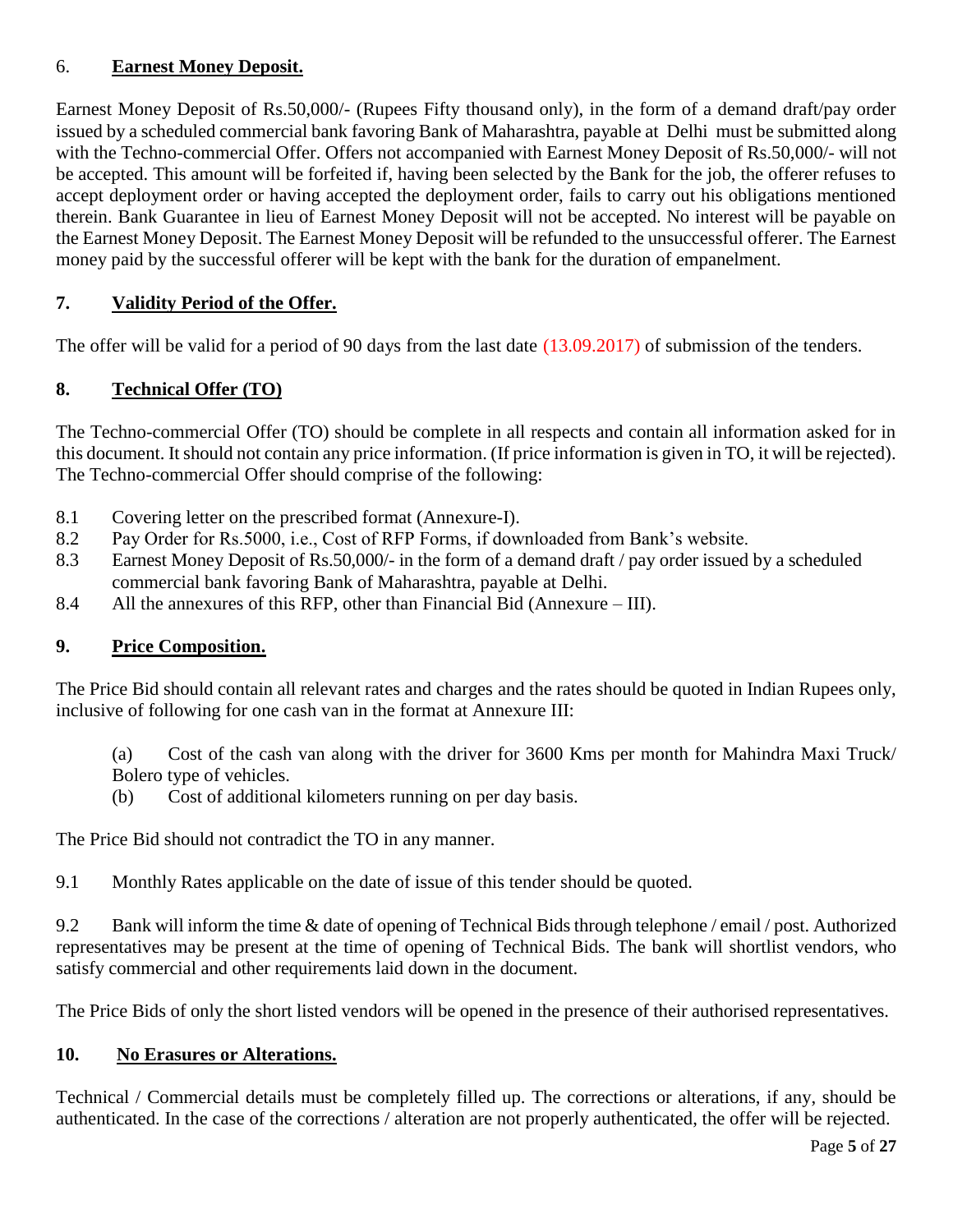## **11. No Price Variations.**

The Financial offer shall be on a fixed price basis. No upward revision in the price would be considered on account of subsequent increases in Government taxes, customs duty, Excise Tax, Sales Tax, etc. However, if there is any reduction on account of Government levies / taxes, during the offer validity period, the same shall be passed on to the Bank.

## **12**. **Price Freezing.**

The price finalized shall remain valid for a period of one year from the date of such finalization with the option to the Bank to review the price if necessary.

## **13. Agreement between the Service Provider and the Bank.**

The successful offerer shall execute an Agreement with each HQ/Branch on Rs. 500/- non-judicial Stamp Paper as per Terms & Conditions mentioned at Annexure-VIII. It is understood that the Service Provider, who are willing to offer their Cash Van services in response to this RFP have read all the terms and conditions and have agreed to all the Terms & Conditions without any modifications.

## **14. Opening of Offers.**

The time & date for opening of Technical bids will be informed separately. Participants can send their authorised representatives accordingly. The Techno-commercial Offers will be opened at the time and date as informed, irrespective of the number of participants or their representatives present.

#### **15. Evaluation Process.**

Offers (Tenders) will be evaluated in the following stages:

15.1 Stage I - Incomplete Offers, i.e., offers not accompanied by the mandatory documents as mentioned above, cost of RFP Forms shall be rejected.

15.2 Stage II - Offers will be evaluated against the stipulated minimum eligibility criteria based purely on valid proof documents submitted by the Service Provider. Offers not complying with the eligibility criteria will be rejected. Scoring of marks will be as per Annexure IV.

The financial bids of all the technically qualified firms/agencies/bidders will be opened for financial evaluation. The work will be awarded to the L-1 agency. In case the financial bids of more than one agency are L-1, then the work will be awarded to the agency which gets the maximum marks in Technical evaluation. The performance including the discipline of Drivers and supervision by the agency will be observed for 3 months and if not found up to the desired satisfaction, the bank will have the sole right to terminate contract and go for L2 (similarly L3, L4). The bank reserves the right to distribute the work between two or more agencies by giving chance to the bidders to match the rates quoted by L-1 bidder.

15.3 Stage III – Satisfactory feedback from reference sites will be taken before allotment of work to the L-1 tenderer. In case, if bank receives feedback of unsatisfactory performance or if any false information is provided by the agency, the candidature of the agency will be cancelled. In such cases bank's decision will be final and binding on all parties.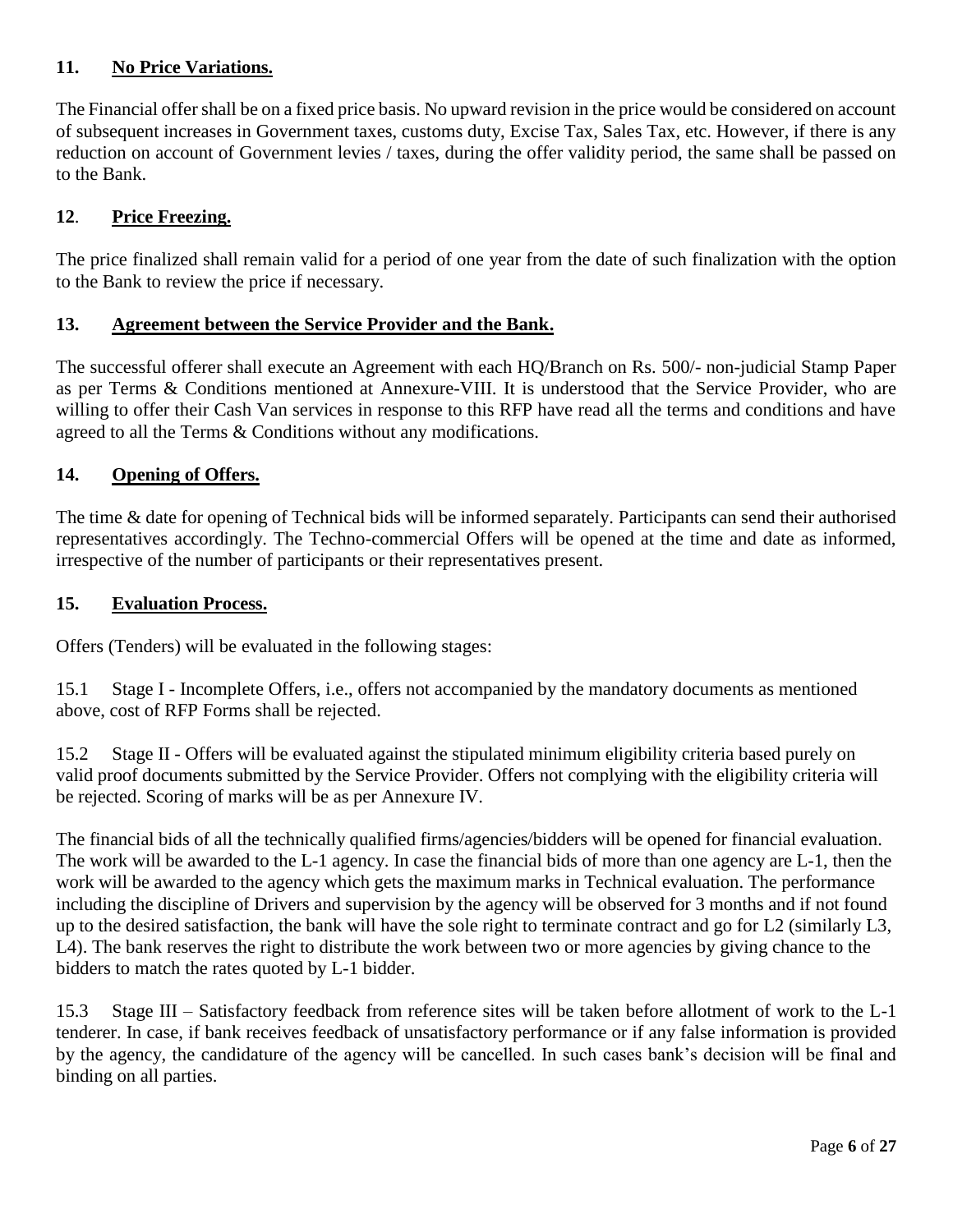## **16. No Commitment to Accept Lowest or Any Tender.**

The Bank shall be under no obligation to accept the lowest or any other offer received in response to this tender and shall be entitled to reject any or all offers without assigning any reasons whatsoever.

#### **17. Splitting of Order.**

The Bank reserves its right for splitting the quantity between two or more service providers.

The splitting of the order will be in equal ratios, provided the L2 service provider agrees to match the prices quoted by L1 service provider and agrees for all the terms and conditions.

In case L2 service provider is not willing to match L1 price, Bank will call L3, L4 service providers etc., in that order to step into the shoes of L2 service provider. In the event of L3, L4 etc., service provider not matching the L1 price the entire quantity will be awarded to L1.

#### **18. Right to Alter Quantities.**

The Bank will be free to either reduce or increase the number of cash vans on the same terms and conditions. The Bank reserves the right to alter number of cash vans. The Bank also reserves the right to place further / repeat order on same terms and conditions within a period of 12 months.

#### **19. Order Cancellation.**

If the service provider fails to deliver the cash vans services within the stipulated time schedule or the extended date communicated by the Bank, it will be a breach of contract. The Bank reserves its right to cancel the order in the event of delay in delivery /commissioning of the cash vans.

**20. Payment Terms.** The terms of payment are as under:

(a) No advance payment against work order.

(b) 100%Payment will be released by the respective currency chests on monthly bills forwarded after the first month of the services of the cash vans.

#### **21**. **Guaranty.**

The cash vans delivered to the Bank should be brand new, including all components of security equipment such as security alarms, fire extinguishers and the media for communication. The service provider should also guarantee that the precedents of driver deployed on the cash vans have been verified by the police authorities.

#### **22. Warranty.**

Service providers shall be fully responsible for the manufacturer's warranty in respect of proper design, quality and workmanship of all equipment, accessories, etc. of the cash vans provided along with the crew. The service provider shall maintain the cash van at no additional charge to the Bank.

#### **23**. **No reimbursement of cost of any type on any account will be paid to persons or entities submitting their bid.**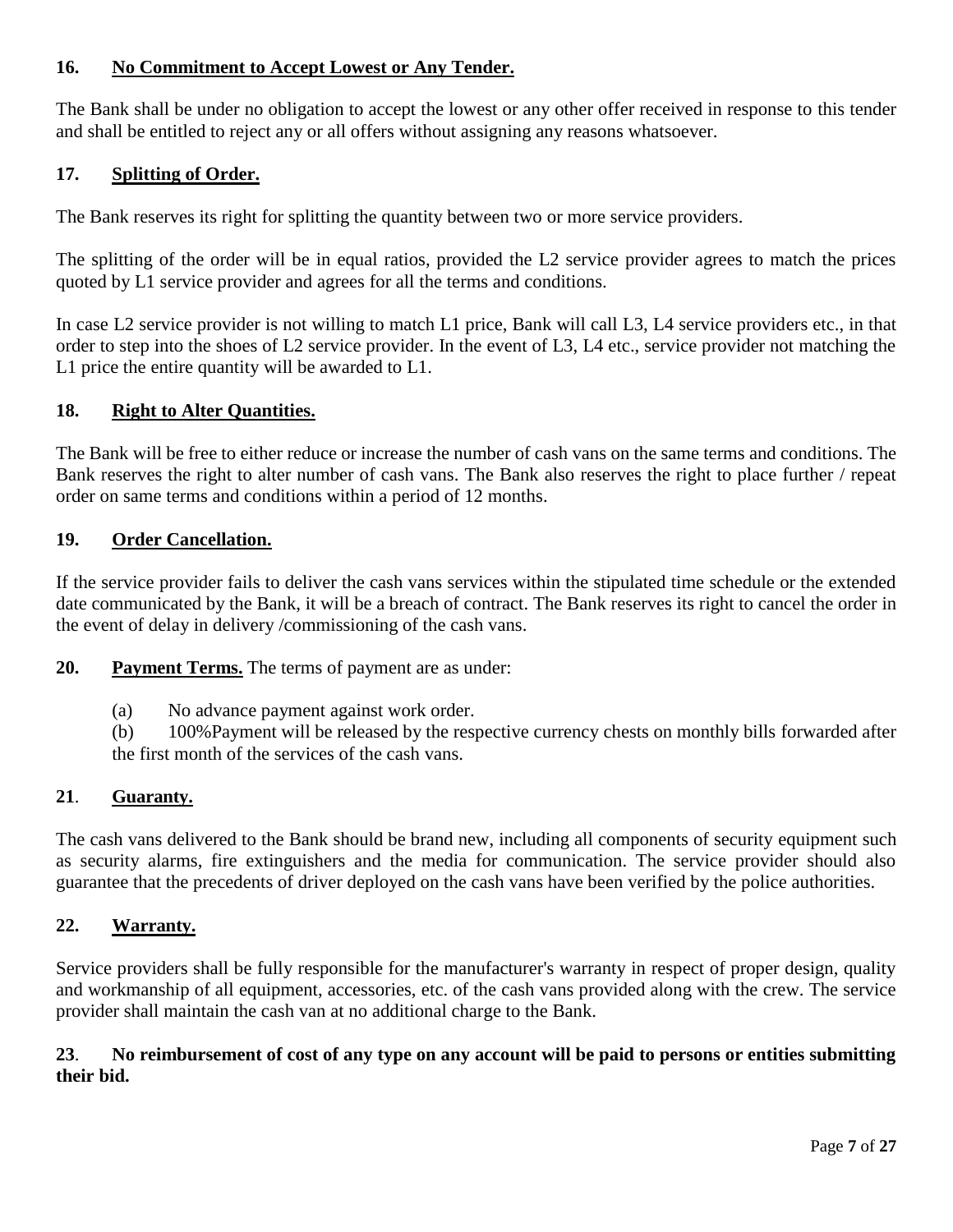**24. In case the Cash vans being deployed for duty fails and the complaint is received by service provider, the cash van must be made functional within 24 hrs of the complaint, else a penalty of 5% of the monthly bill would be applied.**

**25. All the staff/crew deployed on the cash vans must be issued with number Identity Cards duly authenticated by the Executive/Officer of the company and the staff/crew should not be changed without prior permission.**

**26. In case of strike in the company, alternate arrangements for provision of cash van with crew must be made by the service provider.**

## **27. Force Majeure.**

If at any time during the period of the contract the performance in whole or in part by either party or any obligation under the contract shall be prevented or delayed by reasons of any war, hostilities, acts of god, Public enemy, civil commotion, sabotage, fires, floods, explosions, epidemics etc. then, provided notice of the happening of the any such events is given by either party to the other within 15 days from the date of occurrence thereof, neither party shall by reason of such event be entitled to terminate their contract nor shall either party have any claim for damages against the other in respect of such non-performance or delay in performance. The whole or any part of the Party's obligations under the contract shall be resumed as soon as practicable after such event has come to an end or ceased to exist. If force majeure event continues beyond the period of three (3) months the parties shall hold consultation to resolve the problem satisfactorily.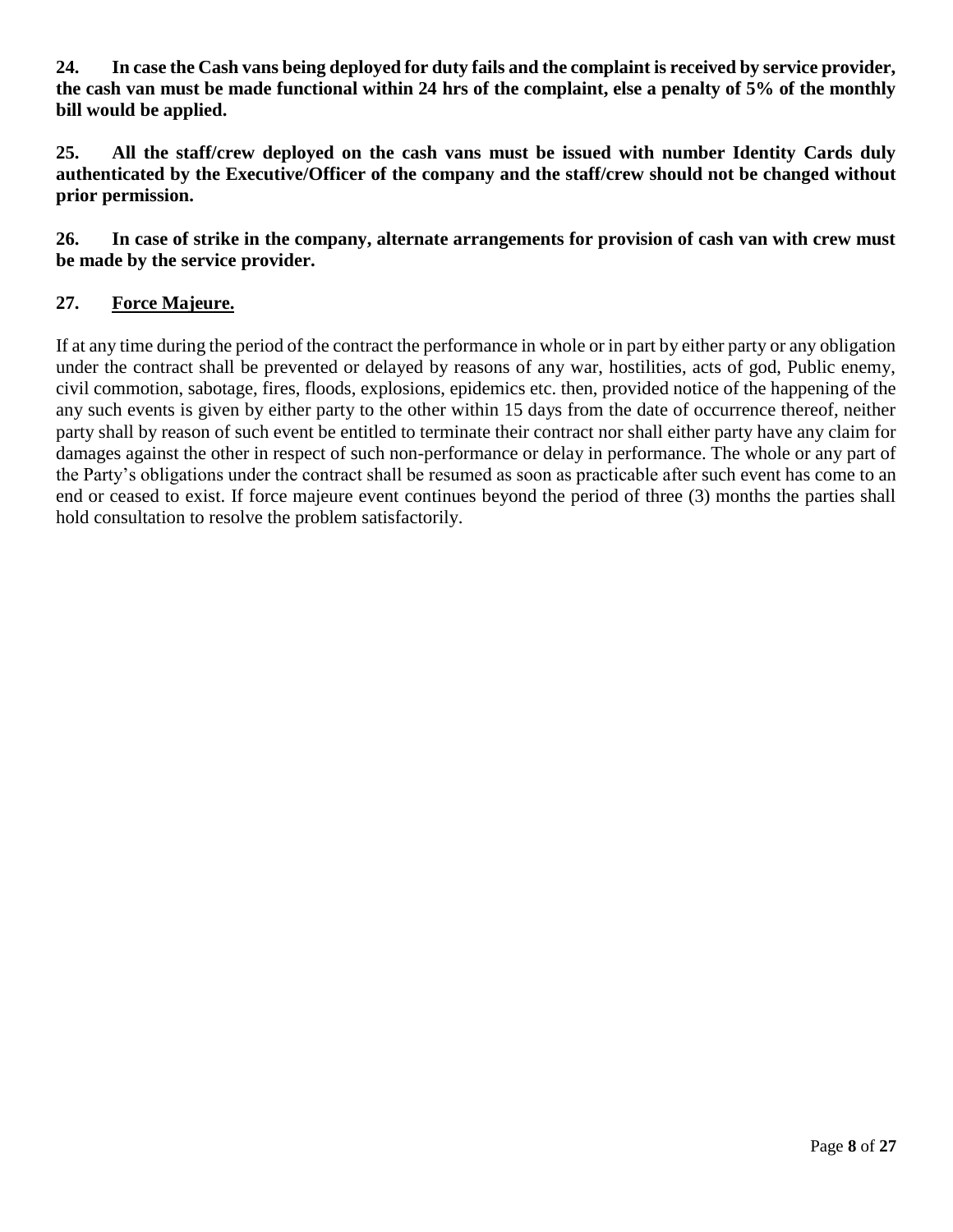#### (Letter to the Bank on the service provider's letterhead) Kind Attn: Security Officer

To

**The Deputy Zonal Manager Delhi Zone Bank of Maharashtra 15, NBCC, Tower, 3rd Floor, Bhikaji Cama Place, New Delhi -110066**

Dear Sir,

## **Sub: Your RFP for Outsourcing of Cash Vans dated \_\_\_\_\_\_\_\_\_\_\_**

With reference to the above RFP, having examined and understood the instructions, terms and conditions forming part of the RFP, we hereby enclose our offer for the supply of the cash vans as detailed in your above referred RFP.

We confirm that we have not been disqualified by any PSU bank / any other company for the services of cash vans outsourced to them. We further confirm that the offer is in conformity with the terms and conditions as mentioned in the RFP.

We also confirm that the offer shall remain valid for 90 days from the last date of submission of the tenders.

We hereby undertake that the cash vans to be deployed to the Bank will be a new vehicle having all security equipment and components fitted and will be as per the design and specification of Bank, as per Annexure VII and will have RTO passing.

We understand that the Bank is not bound to accept the offer either in part or in full and that the Bank has right to reject the offer in full or in part without assigning any reasons whatsoever.

We enclose herewith a Demand Draft/Pay Order for Rs.50,000/- (Rupees Fifty thousand only) favoring Bank of Maharashtra and payable at Delhi, towards Earnest Money Deposit, details of the same is as mentioned below:-

- 1. Demand Draft/Pay Order No. :
- 2. Date of Demand Draft/Pay Order:
- 3. Name of Issuing Bank & Branch :

Yours faithfully,

#### **Authorised Signatories**

(Name & Designation, seal of the service provider) Date: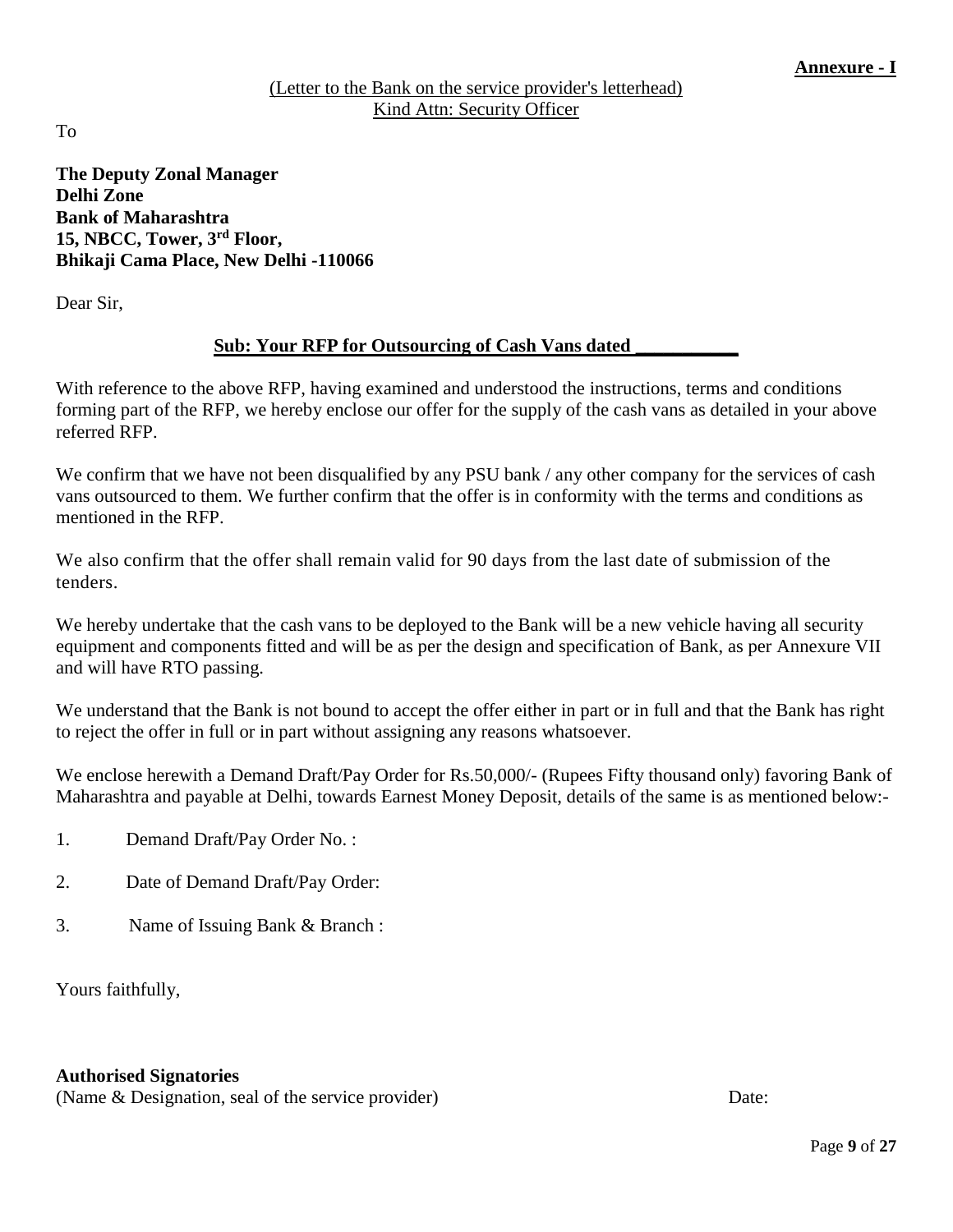#### **PSA PROFILE**

- 1. Name of the Organization and Address :
- 2. Year of Establishment (Submit proof) :
- 3. Status of the firm (Submit proof) : (Whether Pvt. Ltd. company / Pubic Ltd. company/ Partnership Firm)
- 4. Name of the Chairman/Managing Director/CEO/Country Head (as the case may be):
- 5. Whether registered with the Registrar of Companies/Registrar of Firms in India. If so, mention number and date and enclose Registration Certificate copy.
- 6. (a) Name and address of Bankers (Submit proof) :  $(i)$   $(ii)$

(b) Turnover of the Company/Firm in 2014-15, 2015-16 and 2016-17: (Please attach a copy of audited Balance Sheet and Profit & Loss Account for the Years 2014-15, 2015-16, 2016-17 as proof documents)

2014-15: 2015-16: 2016-17:

7. Whether registered for GST purposes (Composition scheme registration will not be considered). If so, mention number and date.(Submit proof)

8. Whether an assessee of Income Tax. If so, mention Permanent Account Number. Furnish copies of Income tax clearance certificate.

9. Is the Company/Firm a supplier of Cash Van Services? If yes,

(a) Mention the addresses, phone numbers and fax numbers of the Offices below:

Head Office address:-

Local office address:-

10. What are your core area of activities? Mention the fields giving the annual turnover for each field.

- i)
- ii)
- iii)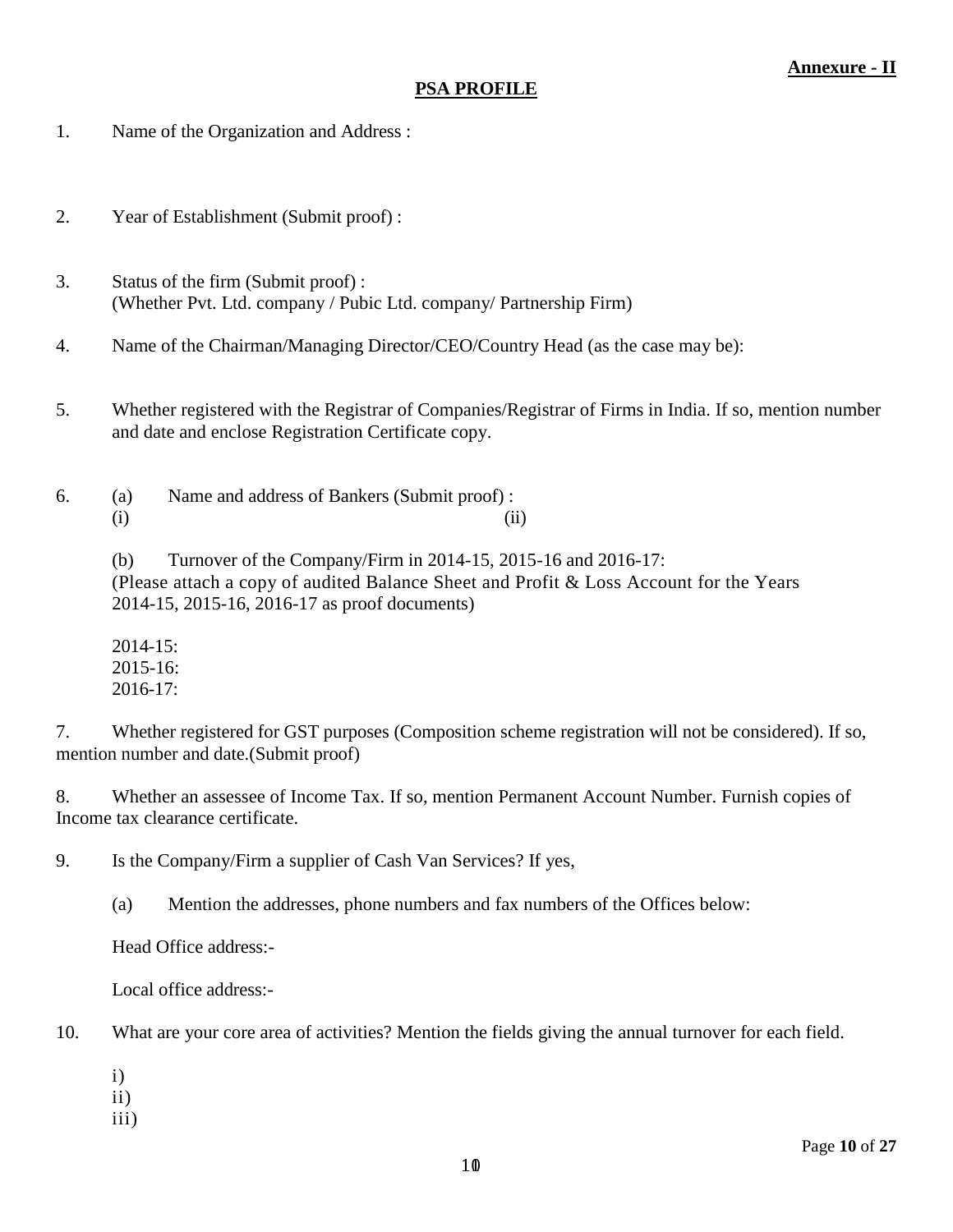#### 11. Deployment of Cash Vans services since when?

12. If you are providing Cash Vans (08 or more) to other corporate bodies and public sector banks, furnish their names, date of empanelment and number of Cash Vans**,** where you are supplying in the last three years :

| Name of Organization with Address & Tele Nos | Vans deployed | Since when? Number of Cash Average annual Payment<br>received |
|----------------------------------------------|---------------|---------------------------------------------------------------|
|                                              |               |                                                               |
|                                              |               |                                                               |
|                                              |               |                                                               |
|                                              |               |                                                               |

**(Please attach copies of their orders or payment proof. A separate sheet may be attached if the above space is inadequate)**

#### **13. Details of Training facility:-**

| Location of training facility and details of training imparted<br>(syllabus) | No of Drivers trained | Any other training |
|------------------------------------------------------------------------------|-----------------------|--------------------|
|                                                                              |                       |                    |
|                                                                              |                       |                    |

#### **14. Details of Cash Van Supervisory Staff:-**

| Sr. No. | <b>Name</b> | <b>Qualification</b> | <b>Post Held</b> | <b>Experience</b> |
|---------|-------------|----------------------|------------------|-------------------|
|         |             |                      |                  |                   |

I / We have read the instructions appended to the Performa and I / We understand that if any false information is detected at a later date, any contract made between ourselves and Bank of Maharashtra on the basis of the information given by me / us can be treated as invalid by the Bank and I / We will be solely responsible for the consequences.

I / We agree that the decision of Bank of Maharashtra, in selection of Service Provider will be final and binding to me / us.

All the information furnished by me/us above here is correct to the best of my/our knowledge and belief.

I / We agree that I / We have no objection if enquiries are made about the work listed by me / us here in above and/or in the accompanying sheets.

Place:

Date : SIGNATURE: Name & Designation & seal of the Company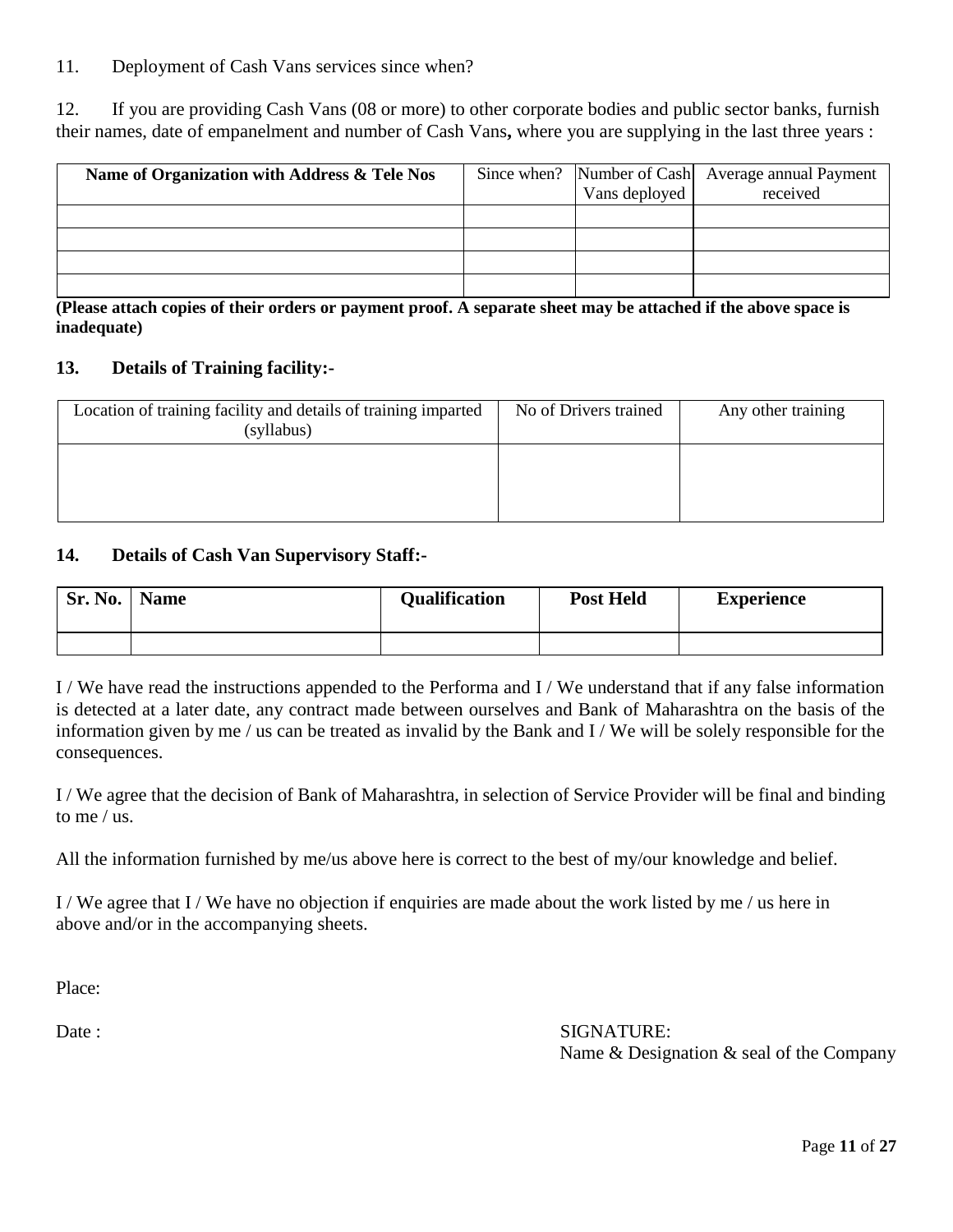#### **FINANCIAL BID: CASH VANS AND CREW (To be submitted in Separate Sealed Envelope)**

| Sr. No. | Description                                                                                          | Price per unit<br>in Figures | Price per unit in Words |
|---------|------------------------------------------------------------------------------------------------------|------------------------------|-------------------------|
|         | Cost of the cash van along with the driver for<br>3600 km per month (Mahindra Maxi Truck/<br>Bolero) |                              |                         |
| 2.      | Cost of additional kilometers running over $\&$<br>above 3600 km per month                           |                              |                         |
| 3.      | Night halt /per person                                                                               |                              |                         |
| 4.      | Taxes                                                                                                |                              |                         |
| 5.      | Any Other Charges                                                                                    |                              |                         |

#### **Note:**

1. The cost of the vehicle services and crew should be taken into consideration, no separate payment will be made for it. Payment of minimum wages to the driver (as per Minimum Wage Act) to be ensured.

- 2. Unit prices must be quoted in WORDS AND FIGURES.
- 3. The taxes, etc. charged should be mentioned.
- 4. In case of any discrepancy, unit prices quoted in words will be considered.<br>5. Cost comparison will be on the basis of total cost of ownership calculated a
- 5. Cost comparison will be on the basis of total cost of ownership calculated as explained above.

## **AUTHORISED SIGNATORY**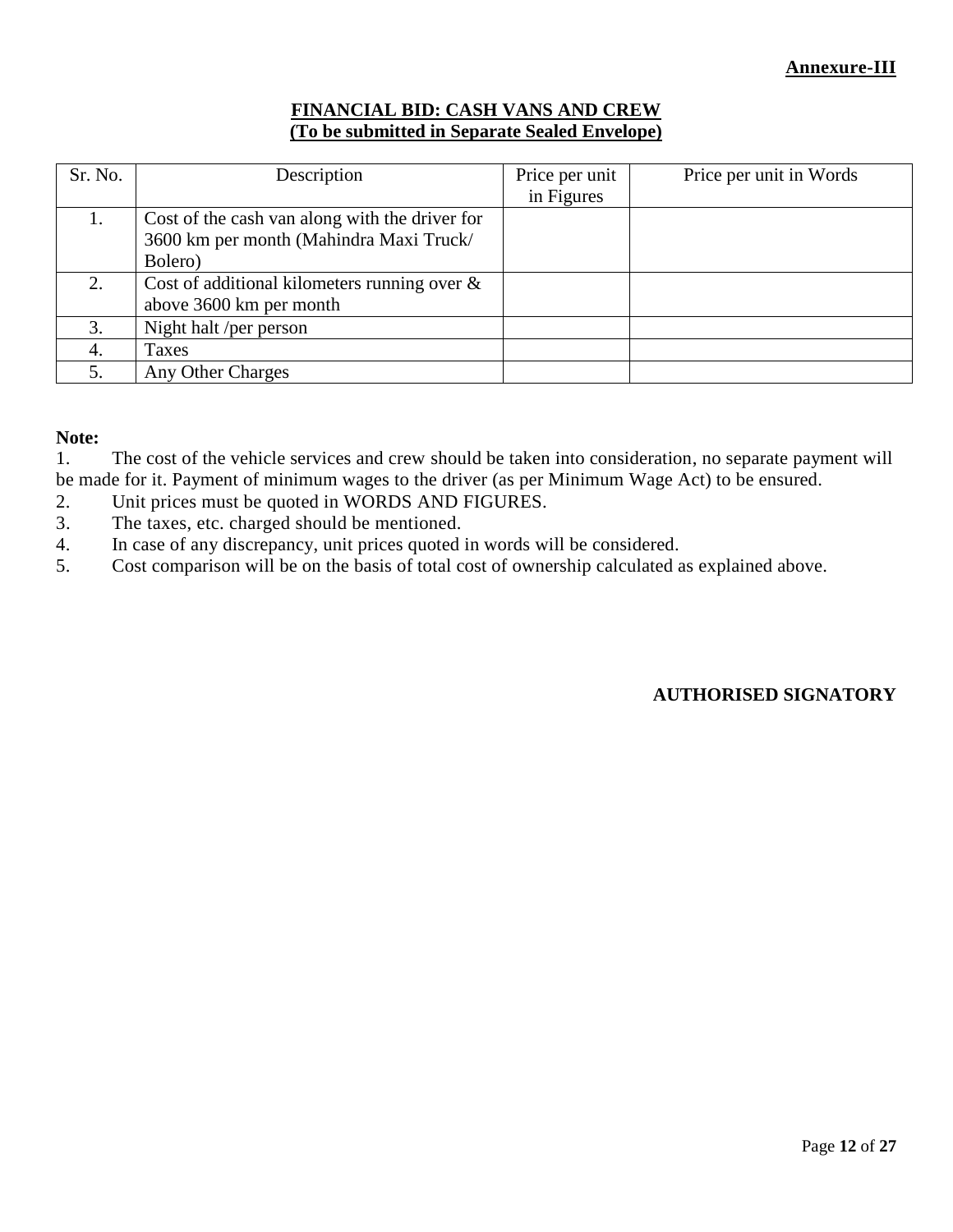## **TECHNICAL EVALUATION**

#### **Name of the PSA:**

| No.<br>the bidder<br><b>Marks</b><br><b>Use</b><br>1.<br>Above 2 Cr -2<br>Average Annual Turnover (in crores)<br>for last three financial years<br>point<br>(Year 2014-15,2015-16, 2016-17)<br>Maximum above<br>5 Cr-2 points<br>Maximum 5<br>Per PSU Bank 2<br>2.<br>Services presently being provided in<br>Number of Nationalized banks and<br><b>PSU</b> banks<br>Points (Minimum | Sr. | <b>Information to be Provided</b> | To be filled by | <b>For Office</b> | <b>Evaluation</b> | <b>Remarks</b> |
|---------------------------------------------------------------------------------------------------------------------------------------------------------------------------------------------------------------------------------------------------------------------------------------------------------------------------------------------------------------------------------------|-----|-----------------------------------|-----------------|-------------------|-------------------|----------------|
|                                                                                                                                                                                                                                                                                                                                                                                       |     |                                   |                 |                   |                   |                |
|                                                                                                                                                                                                                                                                                                                                                                                       |     |                                   |                 |                   |                   |                |
|                                                                                                                                                                                                                                                                                                                                                                                       |     |                                   |                 |                   |                   |                |
|                                                                                                                                                                                                                                                                                                                                                                                       |     |                                   |                 |                   |                   |                |
|                                                                                                                                                                                                                                                                                                                                                                                       |     |                                   |                 |                   |                   |                |
|                                                                                                                                                                                                                                                                                                                                                                                       |     |                                   |                 |                   |                   |                |
|                                                                                                                                                                                                                                                                                                                                                                                       |     |                                   |                 |                   |                   |                |
| Number of Cash Van per bank.<br>08 Cash Vans in<br>will be                                                                                                                                                                                                                                                                                                                            |     |                                   |                 |                   |                   |                |
| PSU bank)<br>considered                                                                                                                                                                                                                                                                                                                                                               |     |                                   |                 |                   |                   |                |
| (Copy of                                                                                                                                                                                                                                                                                                                                                                              |     |                                   |                 |                   |                   |                |
| deployment                                                                                                                                                                                                                                                                                                                                                                            |     |                                   |                 |                   |                   |                |
| order,                                                                                                                                                                                                                                                                                                                                                                                |     |                                   |                 |                   |                   |                |
| location &                                                                                                                                                                                                                                                                                                                                                                            |     |                                   |                 |                   |                   |                |
|                                                                                                                                                                                                                                                                                                                                                                                       |     |                                   |                 |                   |                   | address to be  |
| furnished)                                                                                                                                                                                                                                                                                                                                                                            |     |                                   |                 |                   |                   |                |
| 3.<br>Deployment of Cash Van for the last<br>Minimum 3 yrs-                                                                                                                                                                                                                                                                                                                           |     |                                   |                 |                   |                   |                |
| three years in PSU's Banks<br>3                                                                                                                                                                                                                                                                                                                                                       |     |                                   |                 |                   |                   |                |
| points. Above 3                                                                                                                                                                                                                                                                                                                                                                       |     |                                   |                 |                   |                   |                |
| yrs -3 points                                                                                                                                                                                                                                                                                                                                                                         |     |                                   |                 |                   |                   |                |
| Have an office in Delhi / NCR with<br>4 points<br>$\overline{4}$ .                                                                                                                                                                                                                                                                                                                    |     |                                   |                 |                   |                   | For the last 2 |
| telephone & fax and manned during<br>yrs (proof)                                                                                                                                                                                                                                                                                                                                      |     |                                   |                 |                   |                   |                |
| the office hours                                                                                                                                                                                                                                                                                                                                                                      |     |                                   |                 |                   |                   |                |
| ISO 9001-2008 Certification of the<br>5.<br>2 points                                                                                                                                                                                                                                                                                                                                  |     |                                   |                 |                   |                   |                |
| firm(Yes/No)                                                                                                                                                                                                                                                                                                                                                                          |     |                                   |                 |                   |                   |                |
| Firm is Registered with Registrar of<br>6.<br>6 points                                                                                                                                                                                                                                                                                                                                |     |                                   |                 |                   |                   |                |
| Companies/Registrar of Firms & is                                                                                                                                                                                                                                                                                                                                                     |     |                                   |                 |                   |                   |                |
| having valid License under shop &<br>establishment Act.                                                                                                                                                                                                                                                                                                                               |     |                                   |                 |                   |                   |                |
| 32 Points                                                                                                                                                                                                                                                                                                                                                                             |     |                                   |                 |                   |                   |                |

Date:

Signature:

Designation:

Name of the Firm/Agency with Office Stamp:

**Note: Photocopies of all necessary documents (pertaining to technical evaluation/ Eligibility) duly selfattested must be enclosed and flagged for verification by the bank on the information provided.**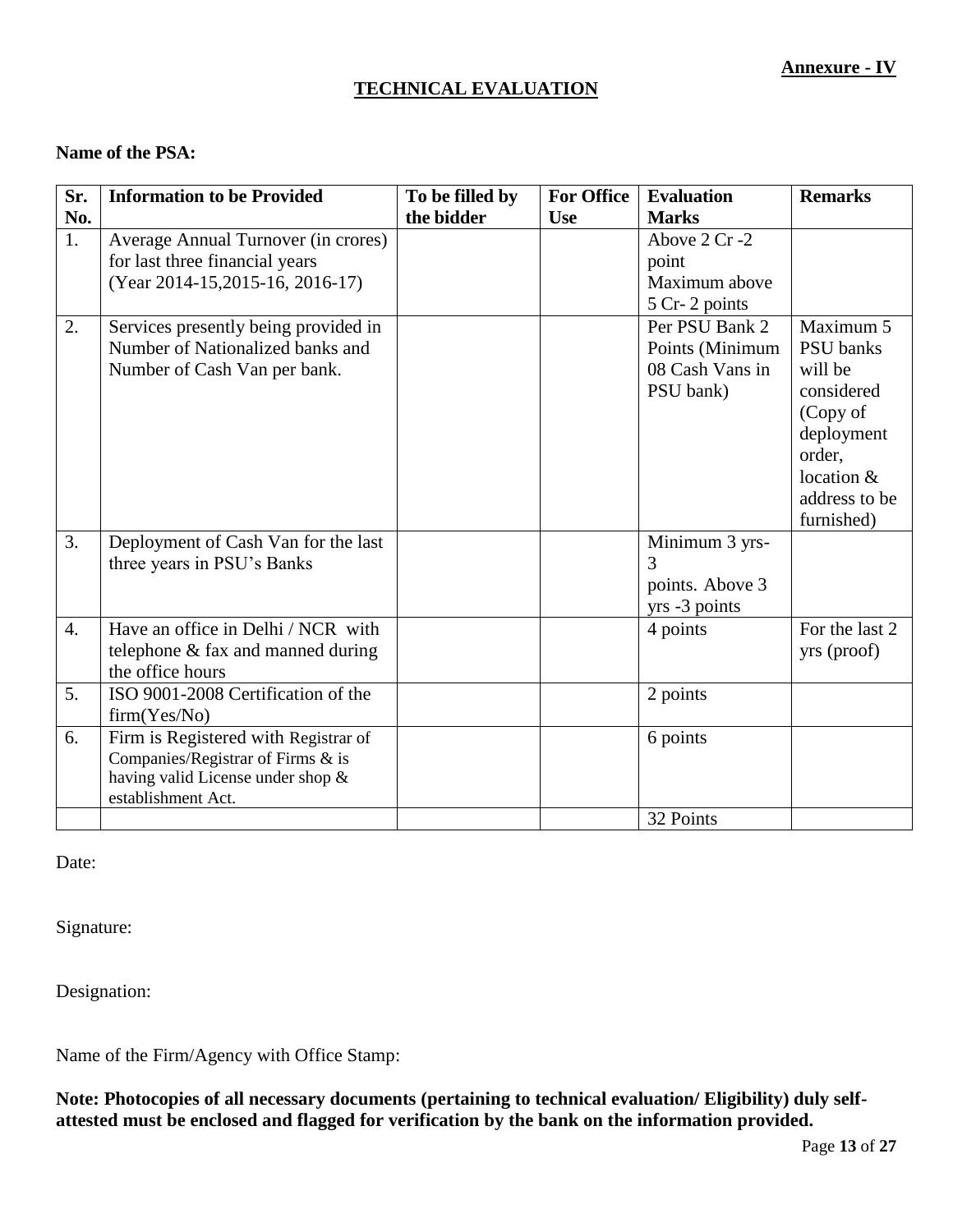**1) Minimum qualifying points should be 18 points and above.**

#### **2) Deduction of 2 points for unsatisfactory service for each year per reference site (Maximum three references) in the past in any PSB.**

#### **Other Terms & Conditions**

(a) Service Provider should be either registered companies or registered partnership firms reputed for providing Cash Van services.

(b) Service Provider should have credible Supervisory Infrastructure.

(c) Service Provider should have Income Tax PAN and the latest Clearance Certificate.

(d) Service Provider should have Audited Balance Sheets and Profit & Loss Accounts for the past three years and the average turnover of the Service Provider in the last three years should not be less than Two Crore rupees.

(e) Service Provider should have Registration under Shops & Establishments Act.

(f) Service Provider should have a valid certificate from ESI Corporation.

(g) Service Provider should have a valid certificate under EPF & Miscellaneous Provisions Act 1952.

(h) Service Provider should have documents proving compliance of Minimum Wages Act 1948 and other Labor laws and rules.

(i) Service Provider should have an office in Delhi / NCR, with telephone & fax and manned during the office hours.

(j) Service Provider should have been in the business of providing Cash Van services at least for the last three years preferably PSU's Banks.

(k) Service Provider should furnish three Reference Sites and on request by the Bank the Referees should testify about the performance of the Service Provider to the Bank's satisfaction.

(l) Service Provider should have on its roles minimum 08 Cash Vans. (Attach proof).

(m) Service Provider should submit solvency certificate of Rs 10,00,000/- (Rupees Ten lacs only.)

(n) ISO 9001-2008 Certificates.

The agencies, which do not comply with all the statutory requirements, need not apply.

The Performance of the service provider will be evaluated by the Committee.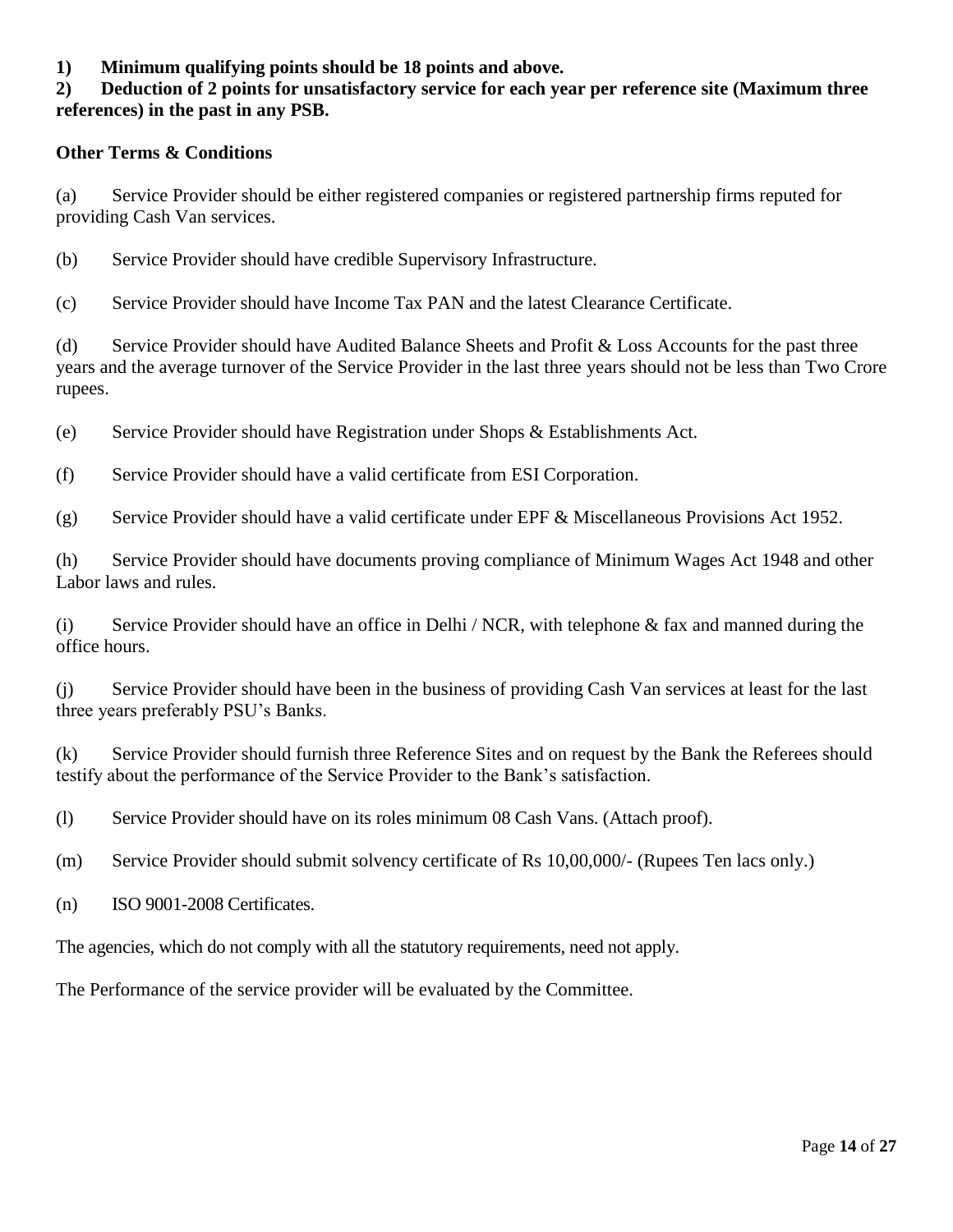## **REFERENCE SITE DETAILS**

| Name of the Company                                                                                                           |                                                                          |
|-------------------------------------------------------------------------------------------------------------------------------|--------------------------------------------------------------------------|
| Address of the Company                                                                                                        |                                                                          |
| Name, designation of contact person with<br>telephone no. and E-mail ID                                                       | Name:<br>Designation :<br>Landline No.:<br>Cell No.:<br>$E$ -mail $ID$ : |
| Details of cash vans services supplied in last<br>one year (Ref. no, date of order and quantity<br>with photo copy of orders) |                                                                          |

| 2. | Name of the Company                                                                                                           |                                                                          |
|----|-------------------------------------------------------------------------------------------------------------------------------|--------------------------------------------------------------------------|
|    | Address of the Company                                                                                                        |                                                                          |
|    | Name, designation of contact person with<br>telephone no. and E-mail ID                                                       | Name:<br>Designation :<br>Landline No.:<br>Cell No.:<br>$E$ -mail $ID$ : |
|    | Details of cash vans services supplied in last<br>one year (Ref. no, date of order and quantity<br>with photo copy of orders) |                                                                          |

| 3. | Name of the Company                                                                                                           |                                                                          |
|----|-------------------------------------------------------------------------------------------------------------------------------|--------------------------------------------------------------------------|
|    | Address of the Company                                                                                                        |                                                                          |
|    | Name, designation of contact person with<br>telephone no. and E-mail ID                                                       | Name:<br>Designation :<br>Landline No.:<br>Cell No.:<br>$E$ -mail $ID$ : |
|    | Details of cash vans services supplied in last<br>one year (Ref. no, date of order and quantity<br>with photo copy of orders) |                                                                          |

## **Authorised Signatory**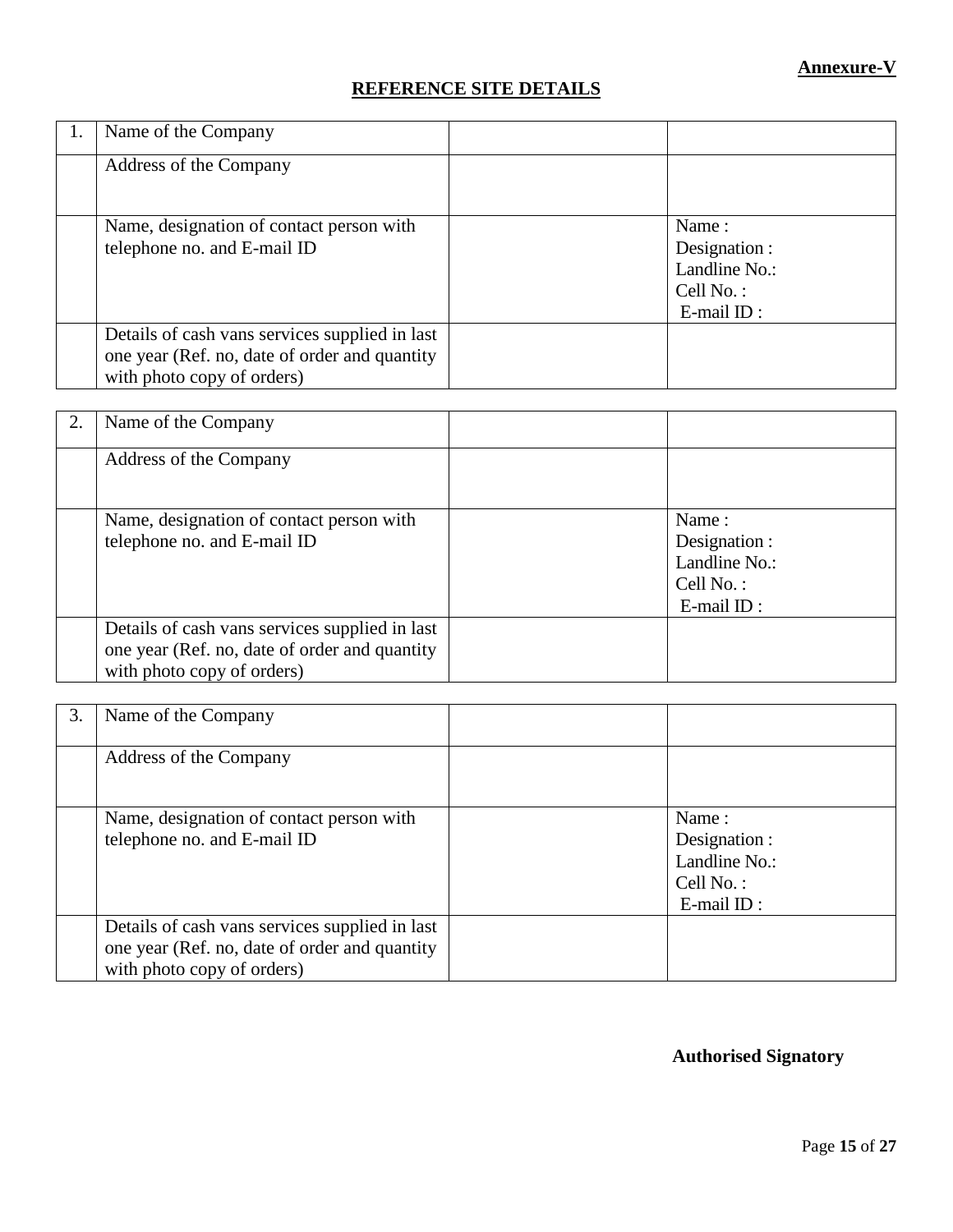#### **MANDATORY QUALITATIVE REQUIREMENT OF THE SERVICE PROVIDER (Proof of the same is to be enclosed in Technical bid)**

1. The service provider / Agency should be in the field of outsourcing of cash vans to Nationalized Banks for not less than three years.

2. The certificate of efficiency and services etc. from the banks where these cash vans are engaged must be submitted.

3. The service provider / Agency should have their own office in Delhi / NCR. The company should have effective machinery for supervision to exercising better command and control over their staff, service engineers and technicians.

4. The service provider should be ISO 9001:2008 complied.

5. The Agency/service provider must be registered under Sales Tax & Central Excise Department, Provident Fund Act, ESI Act and Shops and Establishment Acts also. Copy of registration papers along with code number allotted to the agency / company should be furnished.

6. The Agency/service provider should have annual turnover of Rs 02 cr. in Supply/services of Cash Vans. Copy of balance sheet and profit and loss account should be submitted.

7. The Agency/service provider should have running contracts at least in 03 Nationalized Banks during the last two years.

8. The Agency/service provider should have streamlined procedure for the verification of antecedents of their crew/staff from the civil / police authorities.

## **DECLARATION**

(a) I / We have read the instructions appended to the Proforma and information given in annexure I, and I / We understand that if any false information is detected at a later date, any future contract made between ourselves and Bank of Maharashtra, on the basis of the information given by me / us can be treated as invalid by the Bank and I / We will be solely responsible for the consequences.

(b) I / We agree that the decision of Bank of Maharashtra in selection of Service providers will be final and binding to me / us.

(c) I / We undertake to submit Police verification and Medical Fitness Certificate of all the staff.

(d) I /We declare that the drivers of the vehicle will possess valid driving licenses.

(e) I /We will provide a new cash van vehicle with good communication system for the cash van. The vehicles will be fitted with GPS system and the monitoring will be done on a continuous basis. Monthly report/print out/backup of the same would be submitted on demand.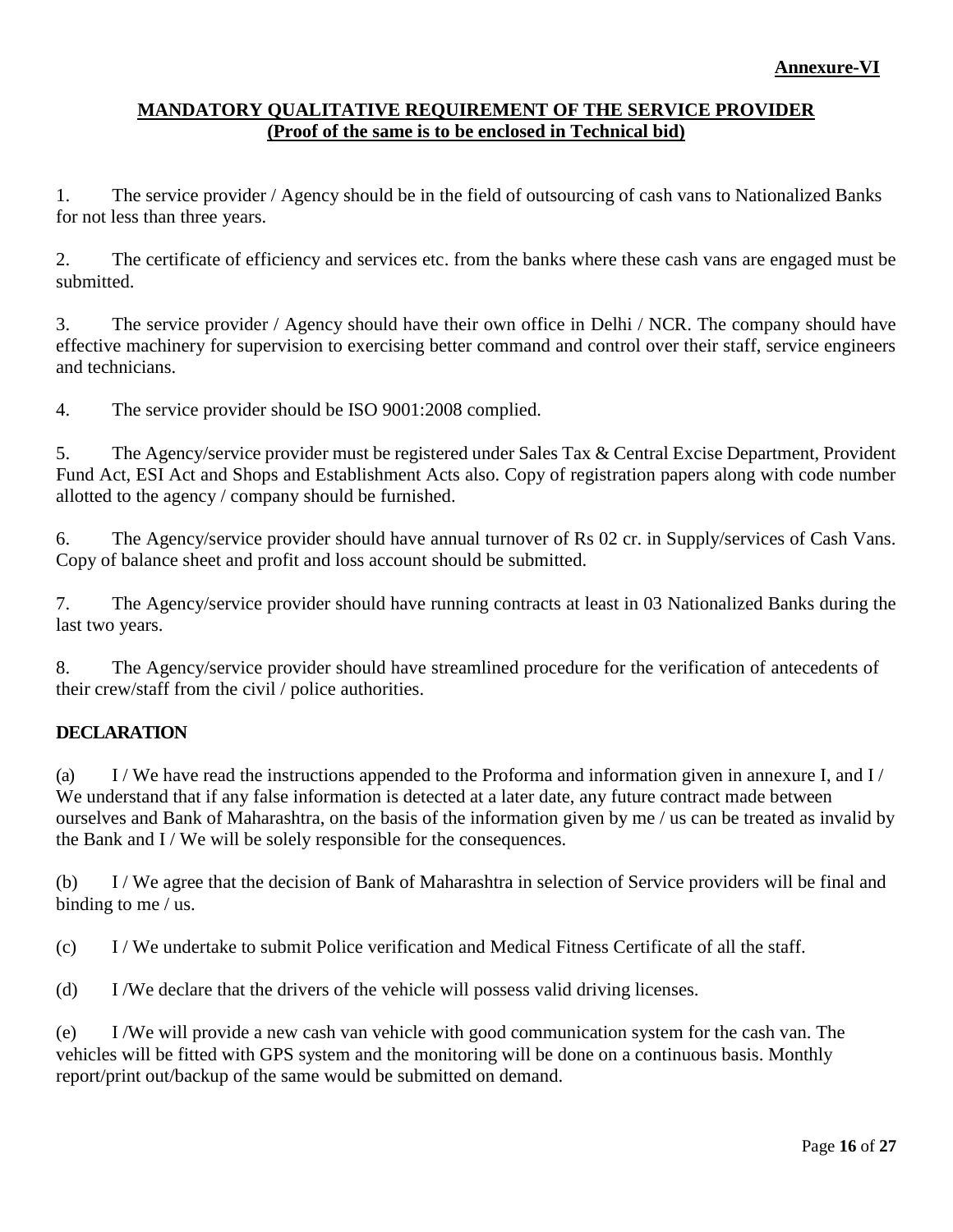(f) I /We will fully indemnify the bank against any loss to the tune of maximum Rs 05 Cr. and accordingly submit the copy of the policy.

(g) Statutory norms like Minimum wages act; work man compensation act, EPF, ESIC & Third party insurance and insurance cover for the staff and property will be undertaken by us. Any other requirement made mandatory by the Bank/Govt. machinery will be complied by us. A monthly certificate on compliance of the above for the previous month will be provided along with the monthly bills.

(h) The cash van provided will be mechanically fit for cash van duty and tie up for servicing / vehicle maintenance with authorised dealers will be done by us.

(i) The modifications of the cash vans will be in line with the specification laid down as per Bank's guidelines.

(j) We agree to provide the following staff with the cash van: (i) Driver –One

(k) The vehicle will have all mandatory security equipment fittings such as alarm system, fire extinguishers, CCTV, GPS etc.

(l) The cash van will have RTO passing and valid registration along with valid insurance for commercial activity.

(m) All the laws applicable to Union, State and local laws, ordinance, regulations and codes will be complied with.

(n) All the information furnished by me hereunder is correct to the best of my knowledge and belief.

(o) I / We agree that I / We have no objection if enquiries are made about the work listed by me / us in the accompanying sheets.

 $(p)$  I / We understand that the quantity of cash vans is approximate only and it may decrease or increase from the requirement quoted.

(q) Back up cash van will be provided within 2 hrs incase the cash van develops any fault.

Signature:

Name & Designation:

Seal of the Service Provider / Company:

Place:

Date: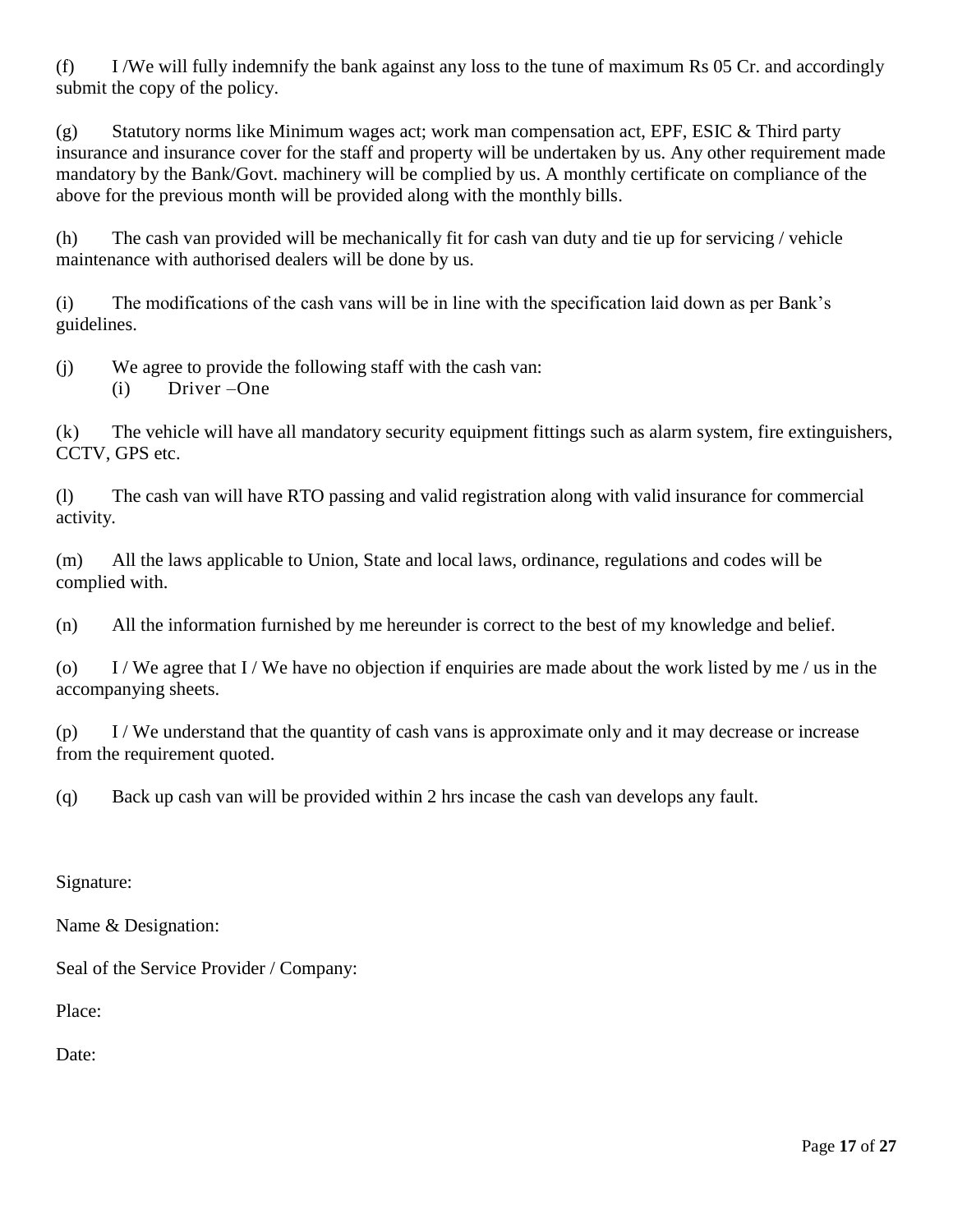## **SPECIFICATONS OF CASH VANS [JEEP]**

| 1. | <b>Structure</b>        | 1.6 mm CRCA sheets                                          |
|----|-------------------------|-------------------------------------------------------------|
| 2. | Paneling                | 1.0 mm CRCA sheets                                          |
| 3. | <b>Doors</b>            | Four doors on sides with winding glasses.                   |
|    |                         | Rear door with fixed glass of size 12" x 9"                 |
| 4. | <b>Cash Compartment</b> | Full partition behind second seat with lower half fully     |
|    |                         | closed and 1"x1" mesh for upper half.                       |
|    |                         | Aluminum chequered plate for flooring. MS sheet for         |
|    |                         | interior sides and roof, collapsible gate at rear door with |
|    |                         | locking hooks at two places.                                |
|    |                         | 2 X chains with locking hooks for chaining the cash         |
|    |                         | containers to body of the vehicle.                          |
| 5. | Electrical              | 2 X Fog lights 2 X Halogen high power Headlamps.            |
| 6. | Dimensions              | Cabin clear height 53".                                     |
|    |                         | [On extended chassis]                                       |
| 7. | Equipment               | Alarm System with three distress switches and<br>(a)        |
|    |                         | remote switches at co-driver, seat behind the driver and in |
|    |                         | cash compartment. One magnetic door switch and one          |
|    |                         | motorized siren.                                            |
|    |                         | One DCP 2 kg. Fire extinguisher.<br>(b)                     |
|    |                         | CCTV for cash cabin.<br>(c)                                 |
|    |                         | GPS tracking system with monitoring facility by<br>(d)      |
|    |                         | Bank & Service provider                                     |
| 8. | Spare tyre              | to be mounted on roof on separate bracket.                  |
| 9. | Mesh covers             | 1" x 1" wire mesh removable covers for front wind shield    |
|    |                         | glass and rear fixed glass.                                 |
|    |                         |                                                             |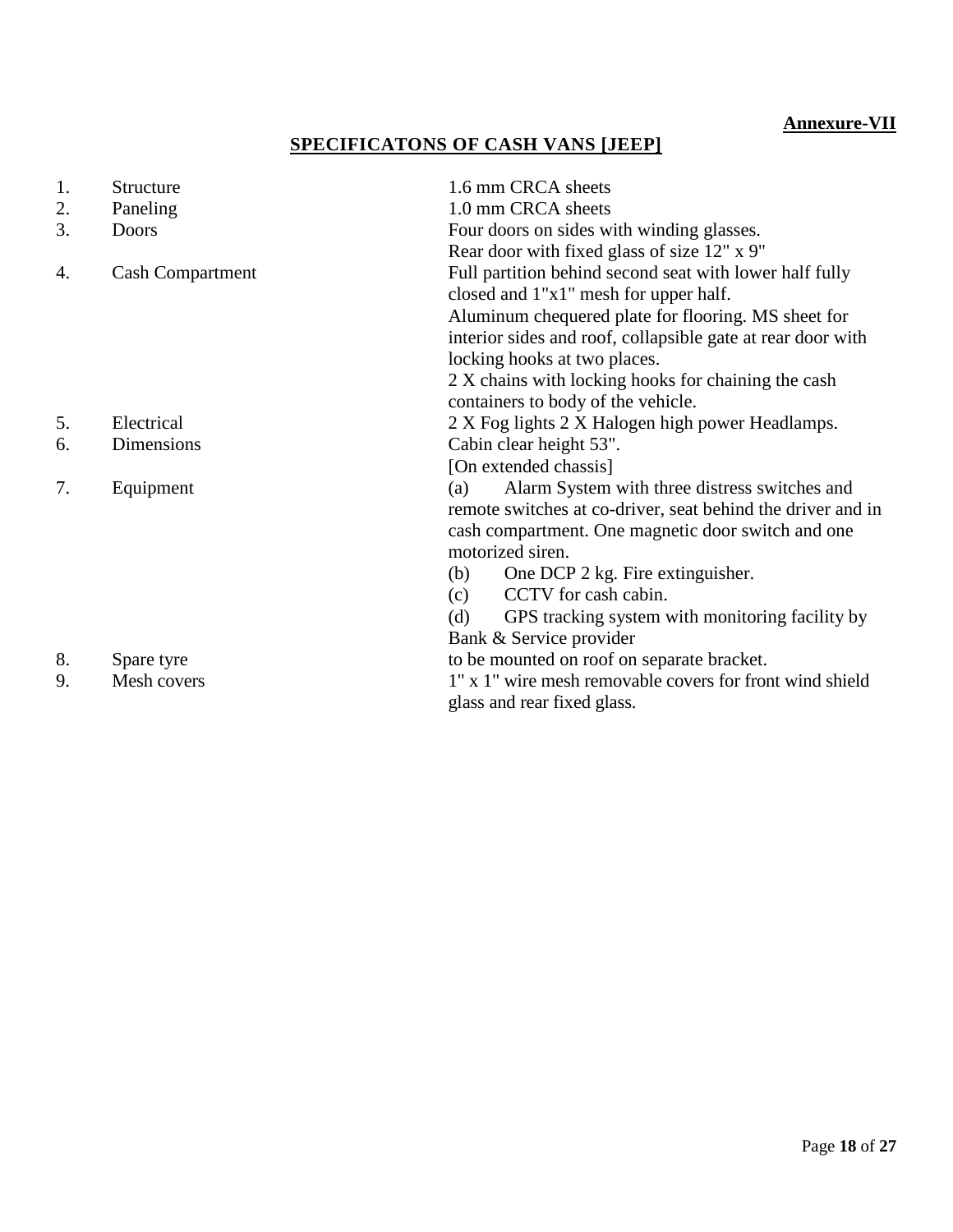#### **AGREEMENT OF CONTRACT FOR CASH VAN SERVICES AT BANK OF MAHARASHTRA,**

Address:

This Agreement is entered on the \_\_\_\_\_ day of \_\_\_\_\_\_\_\_\_\_\_\_\_\_\_\_\_\_\_\_\_\_\_\_\_\_\_\_\_\_\_\_\_\_

#### **BETWEEN**

**Bank of Maharashtra, a Bank constituted under the Banking Companies (Acquisition & Transfer of Undertakings) Act, 1970, having its Zonal Office at 15**, **NBCC Tower , 3rd Floor, Bhikaji Cama Place, New Delhi -110066 and having one of its Currency Chest at 51/4 B, Guruji Niwas, Dev Nagar, Desh Bandhu Gupta road, Karol Bagh, New Delhi -110005** (hereinafter referred to as the "Principal Employer/First Party") which expression unless repugnant to the context or meaning thereof shall include its Successors and assigns of the First part

#### **A n d**

**M/s** , with regd. Office at (herein after referred service provider) which expression shall, wherever the context so permits, mean and include its successors and assigns) of the second part.

WHEREAS the bank is engaged in the business of banking and is desirous of strengthening its cash remittance services between its various Branch Offices, Currency Chests as well as its clients.

The Service Provider (Cash van) is engaged and experienced in the business of assisting banks and others in such cash remittance and wishes to offer its services to the bank.

#### **IT IS NOW AGREED BETWEEN THE PARTIES HERETO AS Follows:-**

#### **1. Period of the Agreement**

This agreement shall come into effect from \_\_\_\_\_\_\_\_\_\_\_\_\_\_\_(date) and continue to be in force for a period of 36 months up to and inclusive of (date) or its sooner determination in terms hereof with year to year review and enhancement after taking into account of fuel, wages, taxes etc escalation.

#### **2. The Services.**

The SERVICE PROVIDER agrees to provide to the Bank its customized Cash Vans (CCVs) with driver for cash remittance as may be requested and authorized by the Bank to SERVICE PROVIDER from time to time in the manner and on the terms and conditions hereinafter set out and the Bank agrees, on the basis of the representations and undertakings made by the SERVICE PROVIDER as stated hereinafter, to avail the service from the SERVICE PROVIDER. The services of cash vans will be provided daily or as per the requirement of bank. The kilometer age per vehicle will be 3600 Kms per month on daily cumulative basis. Services provided in excess of this limit will be charged extra as per rates agreed between the Bank and SERVICE PROVIDER.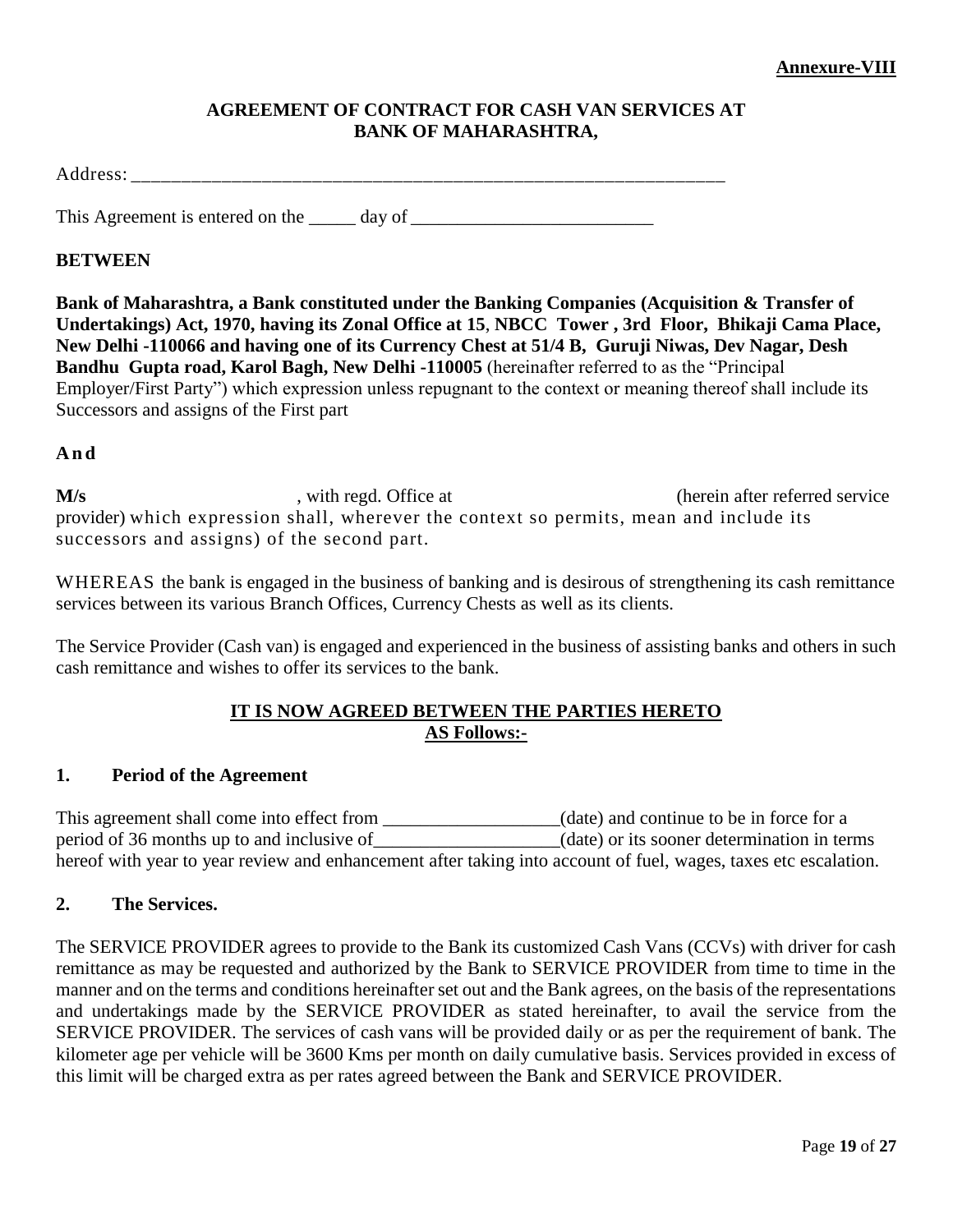## **3. The Service Provider's representations, Undertakings and Covenants**:

3.1 The SERVICE PROVIDER represents that it will comply with all legal requirements and obtains such licenses, approvals and consents, if any, prescribed/required under any law/rules/regulations, and keep them valid.

3.2 The SERVICE PROVIDER represents that it is adequately equipped, in terms of infrastructure, manpower and expertise to provide the Services and undertakes to provide the services all the time during the period of this agreement.

3.3 The SERVICE PROVIDER agrees that the personnel including its Owner(s), director(s), partner(s), employee(s) engaged by the SERVICE PROVIDER in relation to the Service will be the sole responsibility of the SERVICE PROVIDER as to their costs and consequences arising out their engagement or conduct. It is understood that the Bank shall not be liable to pay any remuneration or compensation to the SERVICE PROVIDER or any of the personnel (including its owner(s), director(s), partner(s), employee(s) and any representatives) engaged by the SERVICE PROVIDER in relation to the service expect the fee payable to the SERVICE PROVIDER.

## **3.4 The SERVICE PROVIDER shall ensure that:-**

(i) The CCVs shall be placed at the time and place appointed by the First Party fully equipped and fit to perform duties. Timings and place will be laid down in the approval letter.

(ii) The driver of the CCV will be properly verified by the local police. They should carry tamper proof photo identity cards issued by the SERVICE PROVIDER and wear prescribed uniform. A copy of the police verification report will be provided to the bank in respect of all drivers provided by the SERVICE PROVIDER. It will be the responsibility of the SERVICE PROVIDER to ensure that the drivers follow all the rules and regulations laid down by the RTO authorities.

(iii) At no point, time during the prescribed duty Hours, drivers will leave their place of duty, The SERVICE PROVIDER shall arrange to send a relief/substitute who also be a person duly verified by the police.

(iv) The SERVICE PROVIDER shall provide a "Checking Register" with each CCV site for the purpose of checking carried out by the SERVICE PROVIDER and First Party authorities.

## **3.5 The SERVICE PROVIDER shall undertake as under:**

(i) Maintain up-to-date record of all drivers as Per Shop & Establishment. Act and will discharge all obligations under various labor laws viz EPF Act, ESI Act, Gratuity, Bonus Act, Workmen's Compensation Act, Contract labor Contract labor (Regulation & Abolition Act) etc. or under any other State/ Union Legislation in respect of drivers engaged by the SERVICE PROVIDER.

(ii) Take full responsibility of all acts of commission and/ or omission by their drivers or any injury or mishap caused during the course of transport or during rendering the services and will meet all liabilities arising out of such situations.

(iii) Change the driver immediately on instructions from the First Party if the performance of a particular driver is not acceptable or found physically/medically unfit and decision of the First Party shall be final in this regard.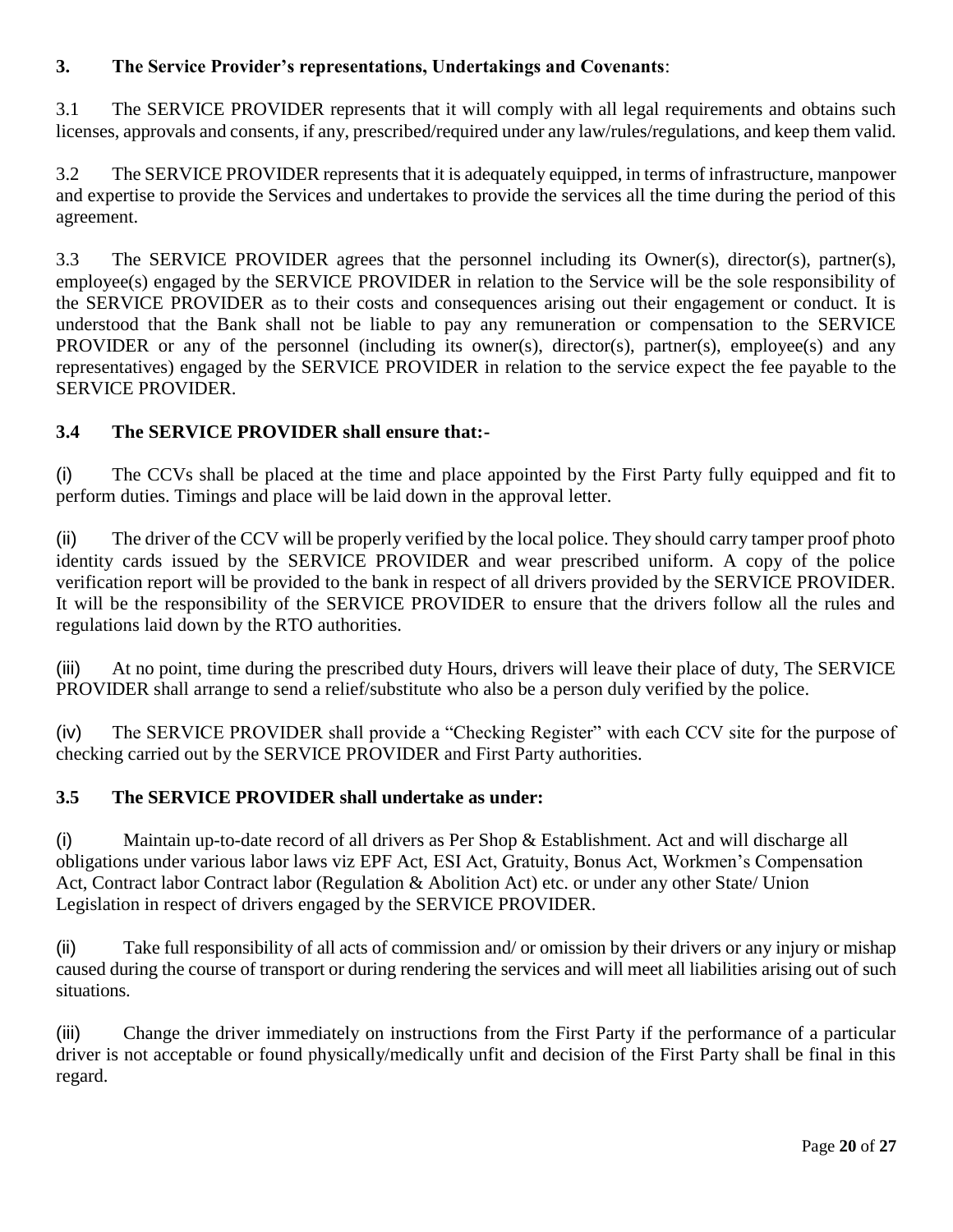**(iv) Be absolutely responsible for the payment of Salary, all other statutory obligations for drivers (or their dependents), on account of salary/wages, bonus, arrears, employment/termination benefit, compensation or other claim whatsoever under Workmen's Compensation Act or any other law and the First Party has no connection in relation to such matters.**

(v) In case of any mishap/ injury sustained by the Driver of whatsoever nature (minor/major/fatal including death during the course of their duty) the responsibility of granting compensation, if any, on that count will be that of the SERVICE PROVIDER and not of the First Party.

(vi) If for any reason, compensations, costs, etc, are Paid by the first party, the same shall be reimbursed by the SERVICE PROVIDER to First Party without any demur, with interest at the rate as applicable for clean advances.

(vii) In the event of theft, robbery, dacoit or pilferage of the First Party's property or materials, the SERVICE PROVIDER shall actively assist the First Party for the investigation of the case and if negligence/ collusion of drivers, is established, such loss due to theft etc. is to be made good by the SERVICE PROVIDER. SERVICE PROVIDER agrees to indemnify such loss, irrespective of the fact that such risk might have been insured.

(viii) Furnish the names and permanent and local Addresses of the drivers being posted for the above purpose from time to time along with their latest photographs, thumb impression and signatures.

(ix) Furnish the proof of having paid the wages, Provident fund contributions and other legal liabilities to the driver(s) engaged by them, within one week of the disbursement of wages to them. If proof is not tendered, the First Party may not reimburse the payment due to the SERVICE PROVIDER.

## **CCV provided by the SERVICE PROVIDER should meet the following criteria:**

4.1 Comprehensive insurance/Third Party Insurance of CCV against risk must be available. Vehicle must be roadworthy.

4.2 It should be Brand New Vehicle, Jeep Chassis on the date of commencement/ renewal of the agreement.

4.3 Adequate space for keeping currency boxes and seating arrangements in middle section of one guard and cash crew of the Bank and with one guard with weapons to sit in the co-driver seat on the front side (Vehicles will re-modified as per suitable designed given by the Bank)

4.4 Vehicle should contain adequate fuel and be available at minimum notice as per timings laid down by the bank.

- 4.5 All glass panes and windscreen should be covered with iron grill or wire mesh.
- 4.6 All doors should have double locks i.e. one from inside and other from outside.
- 4.7 Alarm system with siren should be fitted with activation points for the guard, driver and rear cabin.
- 4.8 It should have adequate arrangements of chaining of cash boxes to the body of the vehicle.
- 4.9 Cash van should have a fire extinguisher and a first aid box.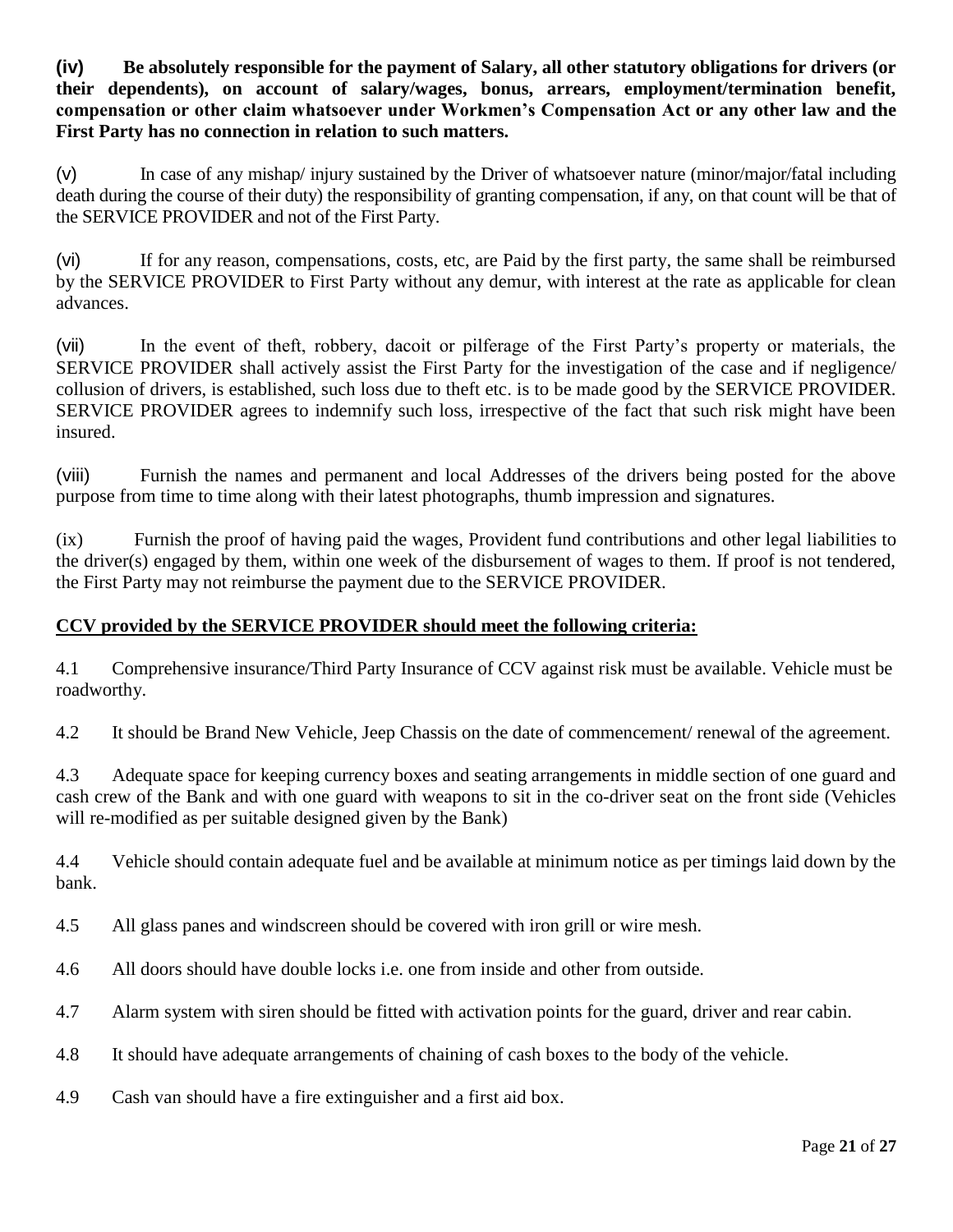4.10 Cash Van should be provided with a functional cellular/mobile phone and connected to Mobile tracking system.

4.11 CCV should have a secure partition between cash crew cabin and cash box area with dual locking arrangement.

4.12 CCV should have adequate portholes for observation and use of weapons by guards.

4.13 CCV should have anti-theft/ burglary central locking system for side and rear doors.

4.14 Easy maneuverability in narrow lanes and congested areas, where applicable.

4.15 Should confirm to local laws stipulated by transport department and other government bodies as well as pollution norms.

4.16 CCV should be fitted with GPS monitoring systems and CCTV cameras for cash boxes area.

4.17 Back up cash van will be provided within 2hrs in case the cash van develops any mechanical fault.

## **Relationship**

It is agreed and understood by the parties that neither the SERVICE PROVIDER nor any of the personnel engaged by the SERVICE PROVIDER for the purpose of the service (including its owner(s), director(s), partner(s), employee(s) and representative(s) shall have employee employer relationship with the bank.

#### **5. The Service Provider's Indemnity and Assurance**

5.1 The SERVICE PROVIDER hereby expressly agrees to indemnify the Bank and keep the Bank indemnified against all loss, liability or obligation arising out of its conduct or that of any of the personnel (including its owner(s), director(s), employee(s) and representative(s) in connection with the service and this agreement.

5.2 The SERVICE PROVIDER shall take and service the policy of Fidelity insurance in respect of cash in transit and crew to the tune of Rs Cr. provided and and provided and and and and  $\frac{1}{2}$  and  $\frac{1}{2}$  and  $\frac{1}{2}$  and  $\frac{1}{2}$  and  $\frac{1}{2}$  and  $\frac{1}{2}$  and  $\frac{1}{2}$  and  $\frac{1}{2}$  and  $\frac{1}{2}$  and  $\frac{1}{2}$  and comprehensive 3rd party insurance for CCV at its own cost and furnish a copy to the bank.

6. In case on any day/during any period of the agreement the SERVICE PROVIDER fails to provide CCV, the Bank will remit the cash under own arrangements, and double the pro rata charges will be debited from Service Provider's bill every month.

## **7. The Bank's Covenants**

7.1 The Bank shall in consideration of the services, Pay to the SERVICE PROVIDER charges indicated in para 7.2 and the following: (Also see Note at the end)

- i) Type of Vehicle Mahindra Maxi Truck/Boloro
- ii) Number of vehicles
- iii) Meterage to be covered per month 3600 Kms. Per vehicle.
- iv) Staff to be provided Driver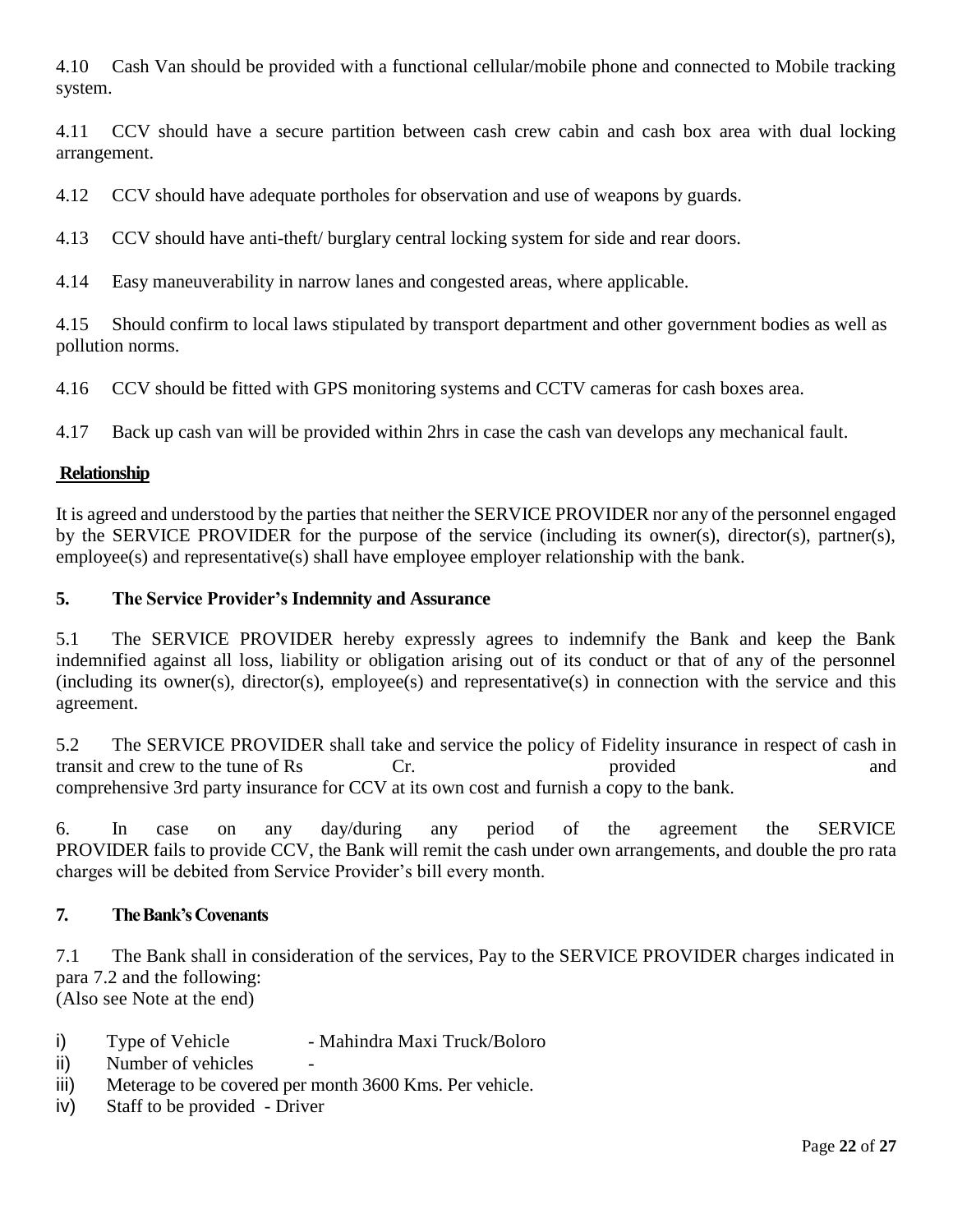7.2 Charges to be paid would be Rs  $/$ - plus Rs for vehicle tracking system (Rs. only) per month upto 3600 Kms duty per month per vehicle. Additional charges for **duty hours** will be @ Rs. /- per km on monthly cumulative basis. GST as applicable will be paid extra. Rate for night halt outside nodal station shall be  $\omega$  Rs.  $\theta$  - per night extra.

7.3 The charges payable are all inclusive and no other expense would be reimbursed to the SERVICE PROVIDER. Rates include all other taxes, levies, cell phone charges, fuel charges, insurance premium/ salaries /wages etc to be paid to the Govt. or any other bodies or drivers provided with CCV.

7.4 The Bank shall not be liable to pay to the SERVICE PROVIDER any amount (whether by the way of compensation, remuneration, reimbursement or otherwise), other than the fees as mentioned in para 7.2 above , in relation to the service provided by PAS.

7.5 The distance will be calculated from Nodal Branch Office/ Currency Chest or the Initial Reporting Point to place of work only, Distance covered from SERVICE PROVIDER's depot or overnight parking place to the Initial reporting point will not be included. Similarly, any meterage spent for repairs etc. or any other work not assigned by the controlling/Designated Officer of the Bank will be EXCLUDED.A proper logbook will be maintained for each CCV. Each page will be initialed by the driver of the SERVICE PROVIDER and designated officer of Bank Daily. Monthly summary will be signed by the Branch Incumbent and Authorized Officer of the SERVICE PROVIDER and presented to the Paying authority along with the Monthly Bill.

7.6 No extra meterage is permitted except with the prior and written sanction of the Branch Incumbent. Time of reporting and time of dispersal will be recorded daily and initiated by the Designated Official of the Bank for cash remittance.

7.7 Payment will be made by the Bank within 7 working days of the presentation of the Bill. There will be no enhancement in rates/charges during the validity period of the present agreement No other charges shall be payable to the SERVICE PROVIDER, except the agreed amount.

## **8. Rate Renewal**

Rate per cash van shall be increased  $\omega$  \_\_\_\_\_\_ % per year in case the contract is renewed by the first party.

## **9. Non Exclusive Agreement**

It is expressly agreed and understood between the parties hereto that this agreement is on nonexclusive basis and the SERVICE PROVIDER does not have any exclusive right to provide the said services set out herein to the Bank and that the Bank is free to engage as many companies/ firms, whether similar or otherwise, to provide such services and enter into agreements with any other person, Firm, Company, Organization, as may be deemed fit by the Bank. The SERVICE PROVIDER shall also be at liberty to secure assignment from any other body Corporate of Bank.

## **10. Publicity**

The SERVICE PROVIDER, its employees, representatives etc. shall not use the name, trademark and/or logo of the bank in any sales or marketing publication or advertisement or in any other manner.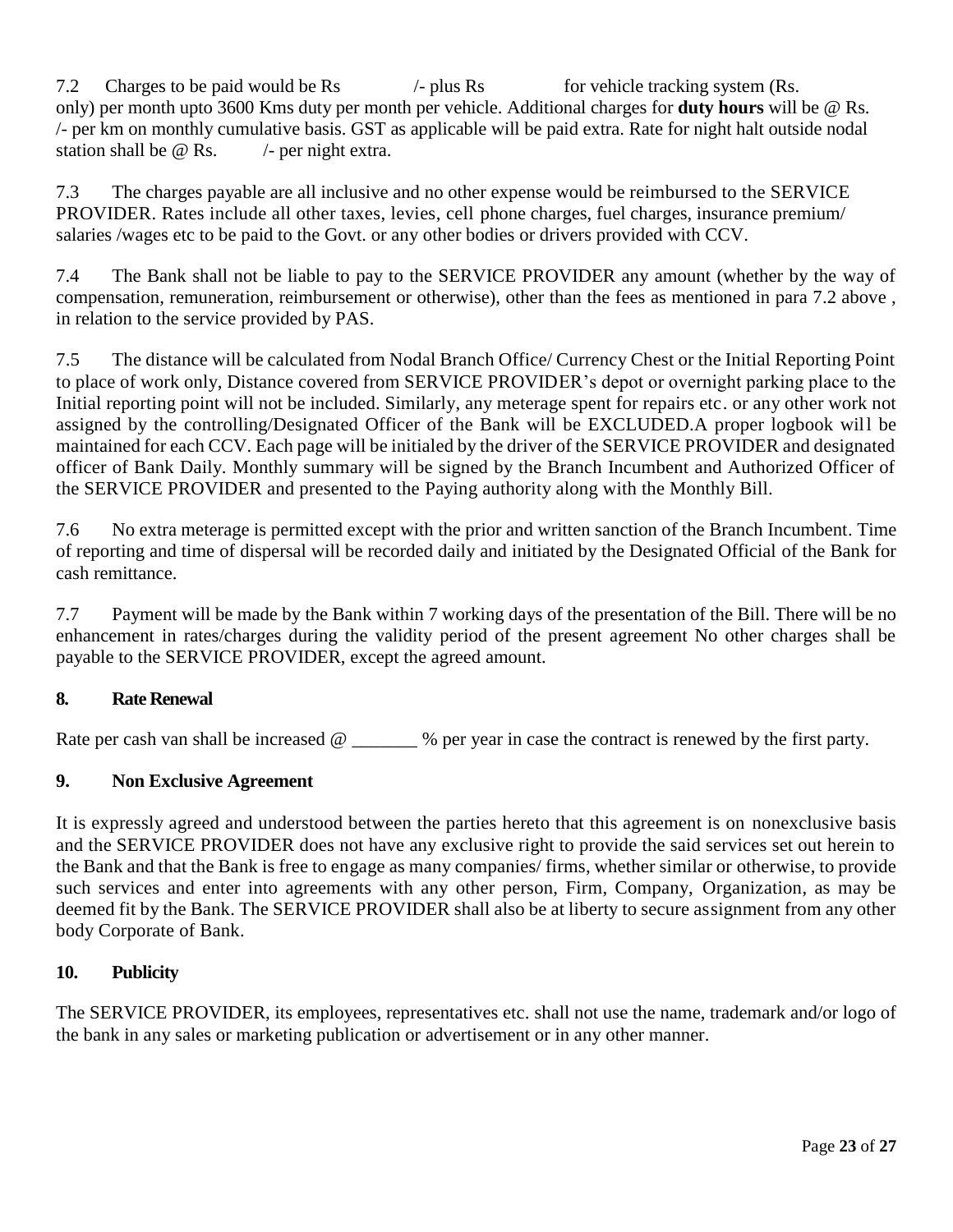#### **11. Miscellaneous**

11.1 The Bank may amend this agreement by giving a notice of one month of such amendment to the SERVICE PROVIDER, on the address first stated above.

11.2 The Bank shall have a right to terminate this agreement any time without assigning any reason whatsoever. On such termination, the First Party will have right to get service from other Agencies or make such alternate arrangements, as it deem fit without any let or hindrance and if termination is caused due to any default or nonperformance or unsatisfactory performance of SERVICE PROVIDER. SERVICE PROVIDER shall be liable to pay damage being the extra cost to be incurred by the First Party. SERVICE PROVIDER shall reimburse the amount claimed by the First Party immediately after demand.

11.3 This agreement shall stand terminated in the event of:

- (i) Any of the SERVICE PROVIDER representation and undertakings being or becoming incorrect or untrue.
- (ii) Breach by the SERVICE PROVIDER to observe any of the terms and conditions contained herein or under any of the letters of request and authorization issued by the Bank in pursuance hereof or under any other agreement entered by the SERVICE PROVIDER of any of its personnel (including its owner(s),director(s), partner(s), employee(s) and representative(s) and
- (iii) Insolvency or bankruptcy of the SERVICE PROVIDER or any of its personnel (including its owner(s),director(s), partner(s), employee(s) and representative(s).
- 11.4 The SERVICE PROVIDER shall not assign the rights or obligations hereunder, unless permitted by the Bank.
- 11.5 The Bank may assign its rights and obligations hereunder in its sole discretion.

IN WITNESS WHEREOF the parties hereto have executed these Present the \_\_\_\_\_\_\_\_\_\_\_\_\_\_\_\_\_\_ day \_\_\_\_\_\_\_\_\_\_\_\_ month and \_\_\_\_\_\_\_\_\_\_\_\_\_\_\_\_\_\_\_\_\_\_\_ year first hereinabove written. For the Bank For the SERVICE PROVIDER For For & on behalf of (FIRST PARTY)  $M/s$ (SECOND PARTY)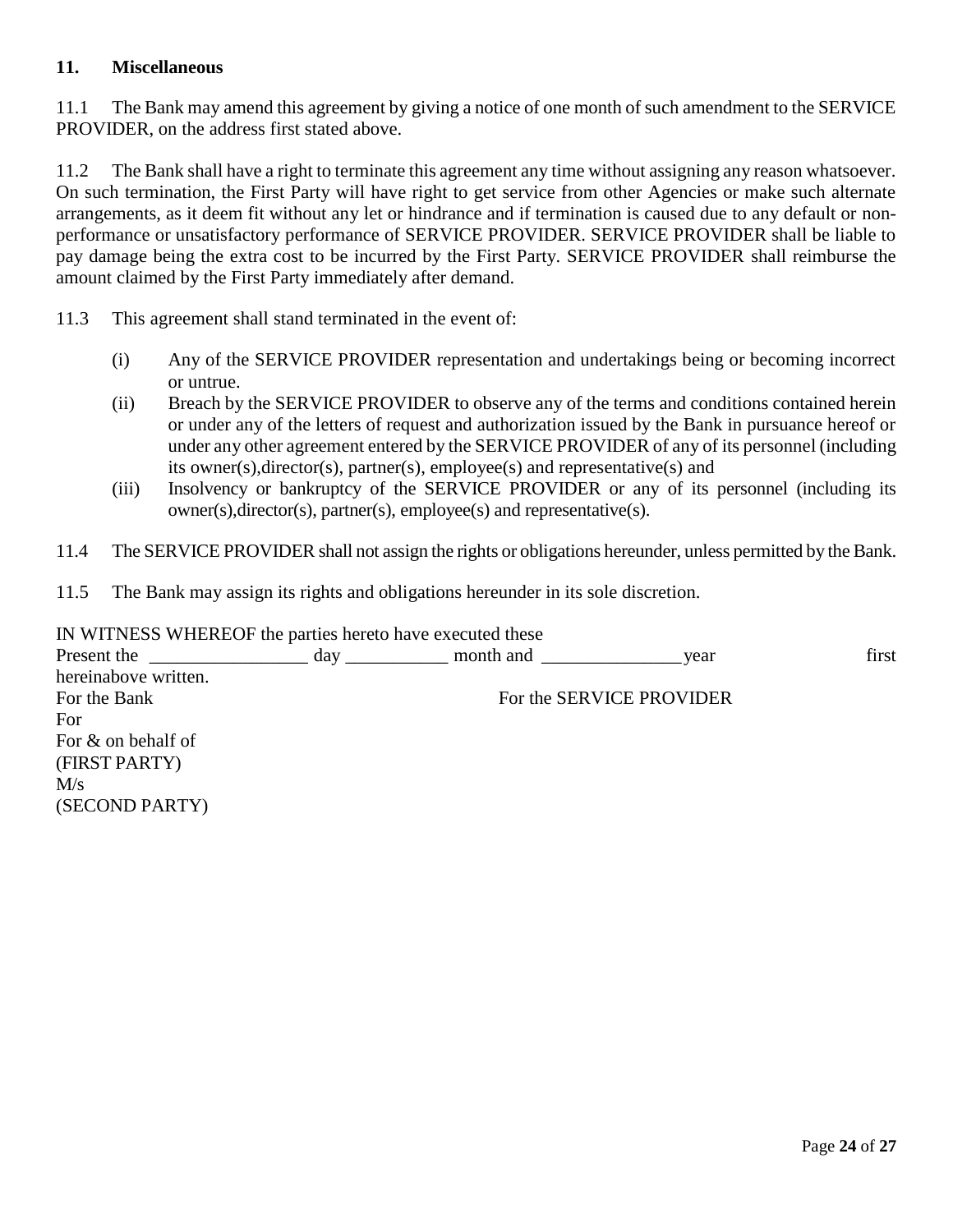## **NON - DISCLOSURE AGREEMENT**

This Confidentiality cum Non-disclosure Agreement is entered into at\_\_ \_\_\_\_\_\_\_\_\_\_\_on this day \_\_\_\_\_\_\_\_\_of year, between \_\_\_\_\_\_\_\_\_\_\_\_\_\_\_\_\_\_\_\_\_\_\_\_\_\_\_\_\_\_\_\_\_\_\_\_\_\_\_\_\_\_\_\_\_ (Insert Name of the Bidder) a company within the meaning of Companies Act, 1956, having its Registered Office at (herein after called "Bidder") and Bank of Maharashtra, a Body Corporate constituted under the Banking Companies (Acquisition & Transfer of Undertakings) Act, 1970 having its Head Office at 1501, 'LOKMANGAL', Shivajinagar, Pune – 411 005 (herein after referred to as 'BOM' or "Bank"). The Bidder and BOM had discussions and negotiations concerning the establishment during continuance of a business relationship between them as per Agreement dated -------------------- (hereinafter referred to as 'Agreement'). In the course of such discussions and negotiations, it is anticipated that either party may disclose or deliver to the other party certain of its trade secrets or confidential or proprietary information for the purpose of enabling the other party to evaluate the feasibility of such a business relationship. The parties have entered into this Agreement, in order to assure the confidentiality of such trade secrets and confidential and proprietary information in accordance with the terms of this Agreement. As used in this Agreement, the party disclosing Proprietary Information (as defined below) is referred to as the 'Disclosing Party' and will include its affiliates and subsidiaries, the party receiving such Proprietary Information is referred to as the 'Recipient', and will include its affiliates and subsidiaries.

Now this Agreement witnesseth:

1. Proprietary Information: As used in this Agreement, the term 'Proprietary Information' shall mean all trade secrets or confidential or Proprietary Information designated as such in writing by the Disclosing Party, whether by letter or by the use of an appropriate prominently placed Proprietary stamp or legend, prior to or at the time such trade secret or confidential or Proprietary Information is disclosed by the Disclosing Party to the Recipient. Notwithstanding the forgoing, information which is orally or visually disclosed to the recipient by the Disclosing Party or is disclosed in writing unaccompanied by a covering letter, proprietary stamp or legend, shall constitute proprietary information if the disclosing party, within 10 (ten) days after such disclosure, delivers to the Recipient a written document or documents describing such Proprietary Information and referencing the place and date of such oral, visual or written disclosure and the names of the employees or officers of the Recipient to whom such disclosure was made.

## 2. Confidentiality

(a) Each party shall keep secret and treat in strictest confidence all confidential information it has received about the other party or its customers and will not use the confidential information otherwise than for the purpose of performing its obligations under this Agreement in accordance with its terms and so far as may be required for the proper exercise of the Parties' respective rights under this Agreement.

(b) The term 'confidential information' shall include all written or oral information (including information received from third parties that the 'Disclosing Party' is obligated to treat as confidential) that is (i) clearly identified in writing at the time of disclosure as confidential and in case of oral or visual disclosure, or (ii) that a reasonable person at the time of disclosure reasonably would assume, under the circumstances, to be confidential. Confidential information shall also include, without limitation, software programs, technical data, methodologies, know-how, processes, designs, new products, developmental work, marketing requirements, marketing plans, customer names, prospective customer names, customer information and business information of the 'Disclosing Party'.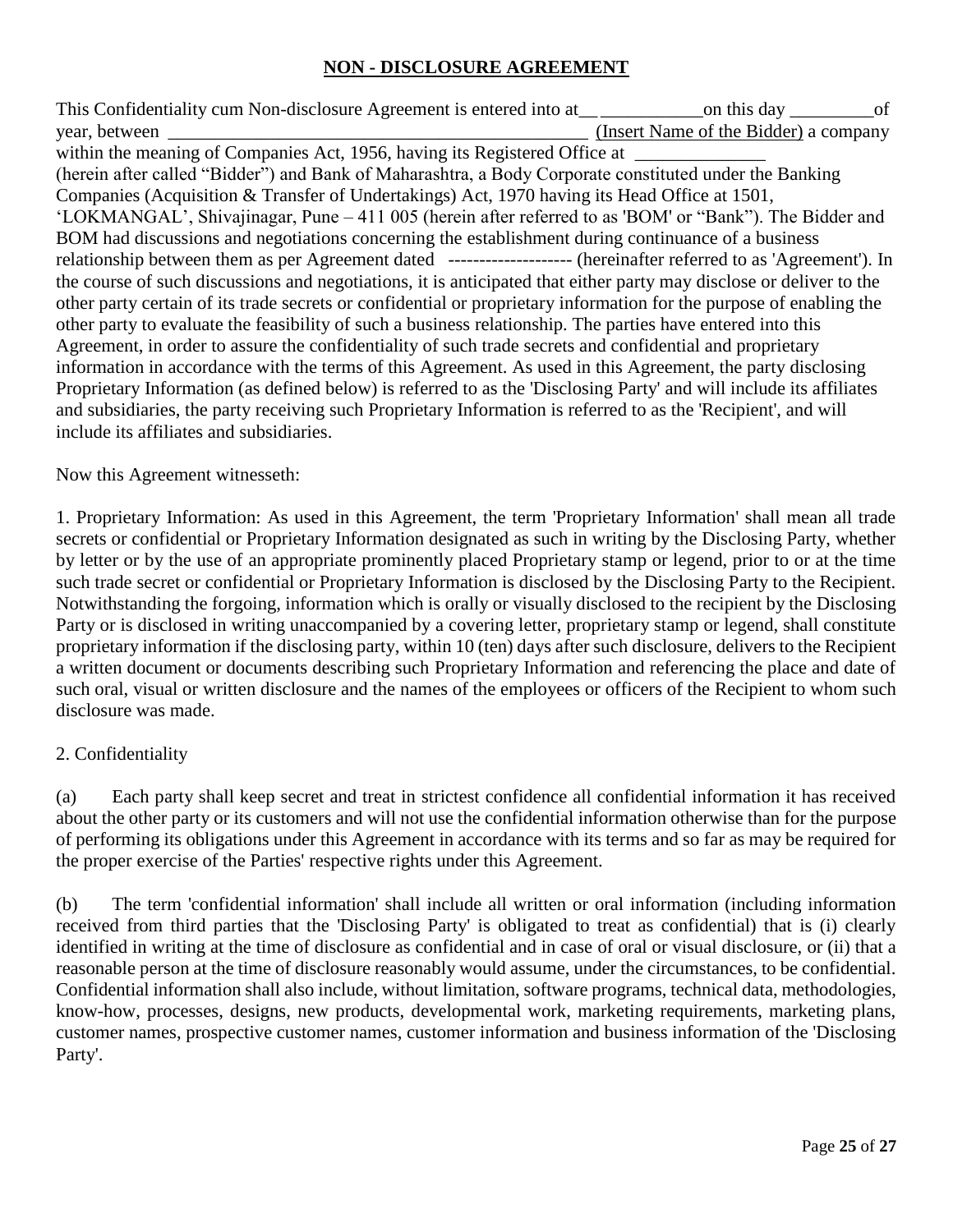3. Non-Disclosure of Proprietary Information: For the period during the Agreement or its renewal, the Recipient will:

(a) Use such Proprietary Information only for the purpose for which it was disclosed and without prior written authorization of the Disclosing Party shall not use or exploit such Proprietary Information for its own benefit or the benefit of others.

(b) Protect the Proprietary Information against disclosure to third parties in the same manner and with the reasonable degree of care, with which it protects its confidential information of similar importance: and

(c) Limit disclosure of Proprietary Information received under this Agreement to persons within its organization and to those third party contractors performing tasks that would otherwise customarily or routinely be performed by its employees, who have a need to know such Proprietary Information in the course of performance of their duties and who are bound to protect the confidentiality of such Proprietary Information.

4. Limit on Obligations : The obligations of the Recipient specified in clause 3 above shall not apply and the Recipient shall have no further obligations, with respect to any Proprietary Information to the extent that such Proprietary Information:

(a) Is generally known to the public at the time of disclosure or becomes generally known without any wrongful act on the part of the Recipient,

(b) Is in the Recipient's possession at the time of disclosure otherwise than as a result of the Recipient's breach of a legal obligation;

(c) Becomes known to the Recipient through disclosure by any other source, other than the Disclosing Party, having the legal right to disclose such Proprietary Information.

(d) Is independently developed by the Recipient without reference to or reliance upon the Proprietary Information; or

(e) Is required to be disclosed by the Recipient to comply with applicable laws or governmental regulation, provided that the recipient provides prior written notice of such disclosure to the Disclosing Party and takes reasonable and lawful actions to avoid and/or minimize the extent of such disclosure.

5. Return of Documents: The Recipient shall, upon the request of the Disclosing Party, in writing, return to the Disclosing Party all drawings, documents and other tangible manifestations of Proprietary Information received by the Recipient pursuant to this

6. Agreement (and all copies and reproductions thereof) within a reasonable period. Each party agrees that in the event it is not inclined to proceed further with the engagement, business discussions and negotiations, or in the event of termination of this Agreement, the Recipient party will promptly return to the other party or with the consent of the other party, destroy the Proprietary Information of the other party.

7. Communications: Written communications requesting or transferring Proprietary Information under this Agreement shall be addressed only to the respective designees as follows (or to such designees as the parties hereto may from time to time designate in writing) *MIS \_\_\_\_\_\_\_\_\_\_\_\_\_\_\_\_\_\_\_\_* (BOM) Attn : \_\_\_\_\_\_\_\_\_\_\_\_\_ Attn